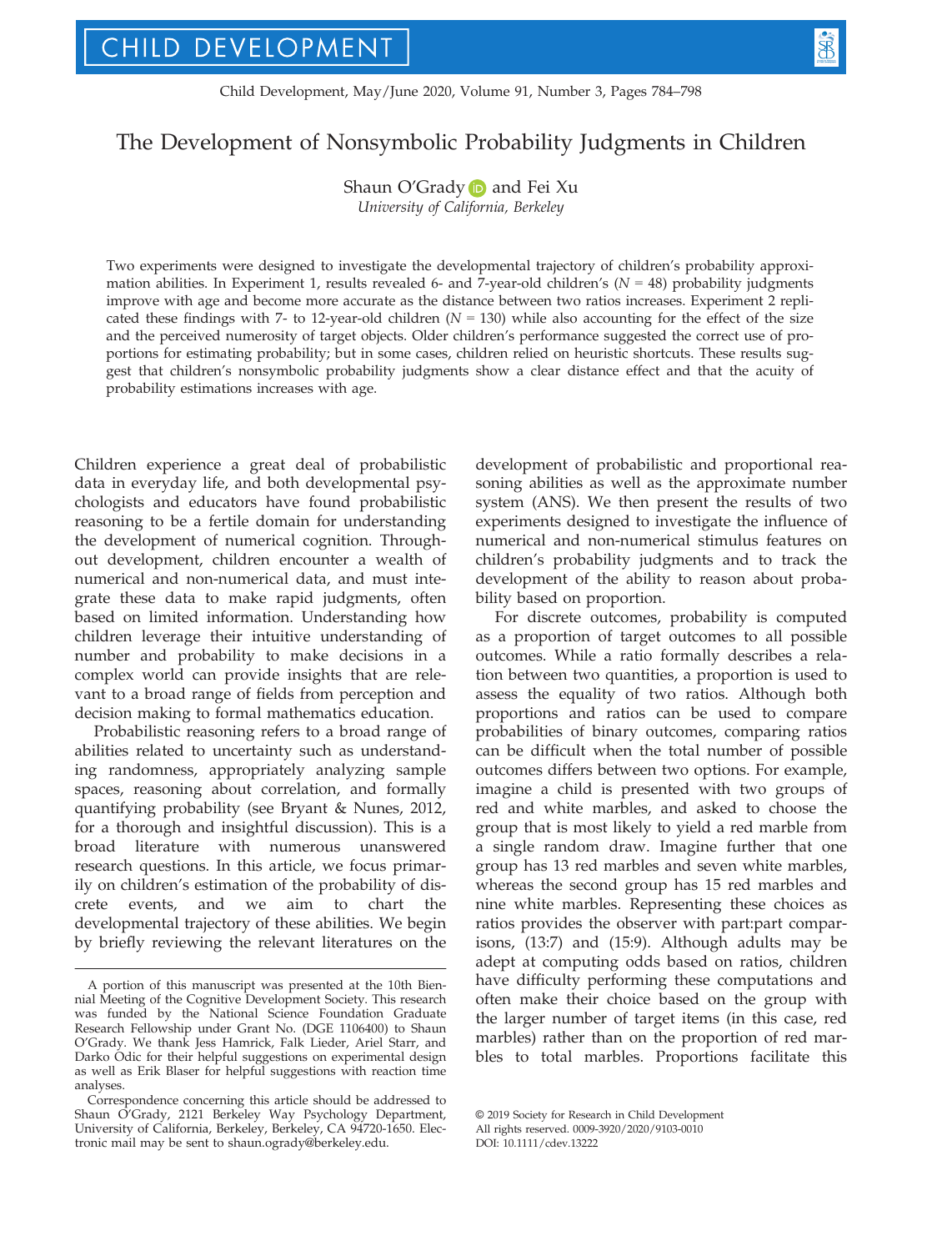comparison by formalizing the relation between the parts (subsets of outcomes) and the whole (all possible outcomes). In our example, the two proportions would be 13/20 (0.65) and 15/24 (0.625). The first group has a slightly higher chance of yielding a red marble on a single random draw. Thus, the ability to compute proportions can help children accurately judge the equivalence of two probabilities.

For decades, many studies have used the twoalternative forced-choice (2AFC) random draw task to investigate children's predictions about single and sequential random draws (Falk, Falk, & Levin, 1980; Falk, Yudilevich-Assouline, & Elstein, 2012; Piaget & Inhelder, 1975; Siegler, Strauss, & Levin, 1981; Yost, Siegel, & Andrews, 1962). In this task, children are typically presented with two groups of multiple objects and asked to select the group with the best chance of getting a preferred object. Recently, Falk et al.(2012) conducted a comprehensive study of probabilistic decision making strategies using the 2AFC random draw task with 6- to 12-year-old children. Findings from this study revealed that young children often choose the group with the greatest number of target objects regardless of the total number of objects until around 8 years of age when children begin to attend to the whole set of possible outcomes rather than simply the number of target outcomes. These findings indicate that younger children have difficulty reasoning about probability based on proportion: instead of relating a part (a subset of outcomes) to the whole (all possible outcomes) for each choice and choosing the group with the larger proportion of target outcomes, children merely compare the number of target outcomes in each choice and choose the group with more target outcomes.

Much like the research on probabilistic reasoning, research on proportional reasoning has also shown that children's ability to reason about proportion greatly improves over the school-age years (Mix, Levine, & Huttenlocher, 1999; Möhring, Newcombe, & Frick, 2015; Singer-Freeman & Goswami, 2001; Spinillo & Bryant, 1999). Many of these studies have deployed the proportional match to sample task in which a child is first presented with a proportional "target" stimuli then presented with several similar proportions from which they should select the item that matches the proportions of the target stimulus. These methods often compare children's choices when they are presented with proportions in a discrete format (i.e., discrete units of juice and water) to their choices when presented

with the same proportions in a continuous format (i.e., portions of juice and water that do not have discrete units). Using this method, researchers have reported a common error in which children choose the item based on matching parts rather than matching proportions (Boyer & Levine, 2012; Boyer, Levine, & Huttenlocher, 2008). This error is similar to the types of incorrect choices made by children in probabilistic reasoning studies discussed earlier (Falk et al., 2012; Piaget & Inhelder, 1975). In the proportional reasoning literature, research has shown that these errors are most often observed when children are presented with stimuli containing discrete, countable parts (Boyer & Levine, 2012, 2015; Boyer et al., 2008; Hurst & Cordes, 2018; Jeong, Levine, & Huttenlocher, 2007). These findings suggest that young children's proportional judgments are influenced by their knowledge of whole numbers (Mix et al., 1999; Sophian, 2000; Sophian & Wood, 1997). Based on the findings from the proportional reasoning literature, children can make accurate proportional matches when presented with proportions in a continuous format, but they show a bias toward comparisons of parts when they are presented with proportions in a discrete format. In this article, we seek to chart the developmental trajectory of the ability to compute the probability of discrete events based on proportion.

Humans have remarkable abilities for reasoning about numerical magnitude (Dehaene, 2011; Feigenson, Dehaene, & Spelke, 2004). Our ability to rapidly form accurate approximations of numerical magnitude is often referred to as the ANS and can be observed within the first year of life (Dehaene, Dehaene-Lambertz, & Cohen, 1998; Izard, Sann, Spelke, & Streri, 2009; Lipton & Spelke, 2003; Wood & Spelke, 2005; Xu, 2003; Xu & Spelke, 2000; Xu, Spelke, & Goddard, 2005). In addition to number discrimination, infants form expectations about approximate addition and subtraction (Chiang & Wynn, 2000; McCrink & Wynn, 2004) and can even discriminate ratios (McCrink & Wynn, 2007). Furthermore, young children's performance in nonsymbolic multiplication and division tasks (McCrink & Spelke, 2010, 2016) suggests that ANS representations play a role in arithmetical reasoning even when children have not been formally trained to use algorithms for symbolic multiplication and division.

Decades of research on numerical processing has shown that both humans and nonhuman animals are capable of forming abstract representations of number (Dehaene et al., 1998; Moyer & Landauer,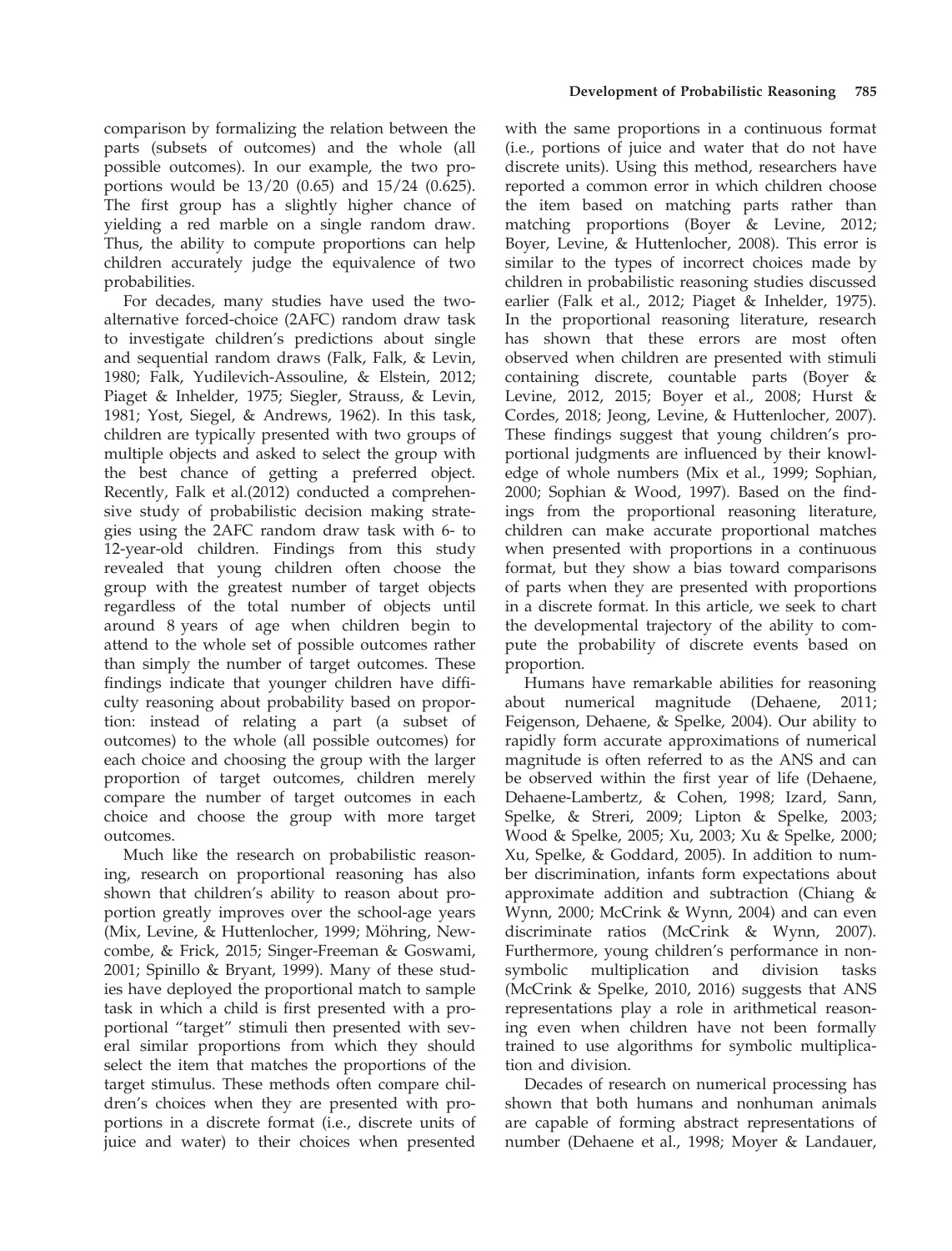1967; Pica, Lemer, Izard, & Dehaene, 2004; Whalen, Gallistel, & Gelman, 1999). The rapid and inexact nature of ANS representations follows Weber's Law (Halberda & Feigenson, 2008; Pica et al., 2004; Whalen et al., 1999) and thus demonstrates ratio dependence: the ability to discriminate two sets of objects based on number depends upon the ratio of the magnitudes of those sets. As a result, an observer's ability to discriminate sets of objects based on numerical magnitude depends on the distance between the two numbers along a mental number line.

The acuity of an individual's ANS representations can be measured using a psychophysical design in which sets of colored dots (i.e., yellow dots vs. blue dots) are presented to an observer who is asked to identify the set that contains the largest number of dots. Importantly, experimenters using this method manipulate the ratios of the two sets of dots and the "distance effect" is observed when smaller ratios are more difficult to discriminate than larger ratios.

The goal of the current series of experiments is to chart the developmental trajectory of probabilistic reasoning by measuring the acuity of children's ability to discriminate probabilities based on proportions. We investigate the possibility that children's judgments about probability based on proportion will demonstrate ratio dependence similar to results reported in the ANS literature as well as whether their probability judgments are influenced by the same erroneous, part:part reasoning reported in the proportional reasoning literature.

In adults, ANS acuity is correlated with performance on approximate probability judgment tasks (O'Grady, Starr, Griffiths, & Xu, submitted). Researchers have reported distance effects in ratio magnitude comparison tasks framed as probability judgments for 12-year-old children using methods adapted from the psychophysics of number perception (Fazio, Bailey, Thompson, & Siegler, 2014), and developmental researchers have also reported distance effects in younger children using a sequential probability task (Boyer, 2007). This study marks the first attempt to trace the developmental trajectory of children's probability approximation abilities.

Previous research on children's probabilistic reasoning has employed tasks in which children are presented with small number of countable sets of objects, which may have primed them to focus on the absolute number of target objects rather than the relative frequency of target objects (e.g., Falk et al., 2012). On the basis of the findings from the proportional reasoning literature we hypothesize

that young children are capable of making rapid and accurate approximations of probability based on proportions. From this hypothesis, we make three predictions: First, children's probabilistic discrimination abilities will demonstrate ratio dependence (i.e., as two proportions move further apart on the mental number line, they will become easier to discriminate, also known as the distance effect). Second, the ability to discriminate probabilities will improve with age since both proportional reasoning and number approximation acuity improves with age. Third, based on previous research on probability judgments and proportional reasoning, we predict that probability discrimination will be influenced by the same non-numerical features known to influence perceived numerosity (e.g., size of the objects). Furthermore, we investigate whether children's nonsymbolic probability estimates will be influenced by the same heuristic decision rules reported in previous research that required counting (Falk et al., 2012); that is, whether children sometimes use only the number of target objects when estimating probability as opposed to the correct proportion strategy.

# Experiment 1: Method

# Participants

Sixty 6- to 7-year-old children were recruited from local public schools and museums in the San Francisco Bay area. According to the National Center for Educational Statistics, (NCES [National Center for Education Statistics], 2018), the schools in which we conducted the current series of experiments serve children from a range of racial and ethnic backgrounds (School A: 14% Asian, 5% Black, 11% Latinx, 1% Native Hawaiian, 57% White & 12% Mixed race/ethnicity; School B: 28% Asian, 8% Black, 16% Latinx, 38% White & 10% Mixed race/ ethnicity). Although we did not collect data on socioeconomic status, we conduct our experiments at local museums on free admission days in order to recruit families from a range of socioeconomic backgrounds. According to data from the United States Census Bureau, the median incomes of the three communities in which data were collected are \$70,393 per year, \$92,670 per year, and \$140,640 per year (U.S. Census Bureau, 2018), indicating that children in the current sample came from middle to upper-middle class households.

A total of 12 children (10 six-year-olds and 2 seven-year-olds) were excluded because they did not pass practice trials meant to ensure that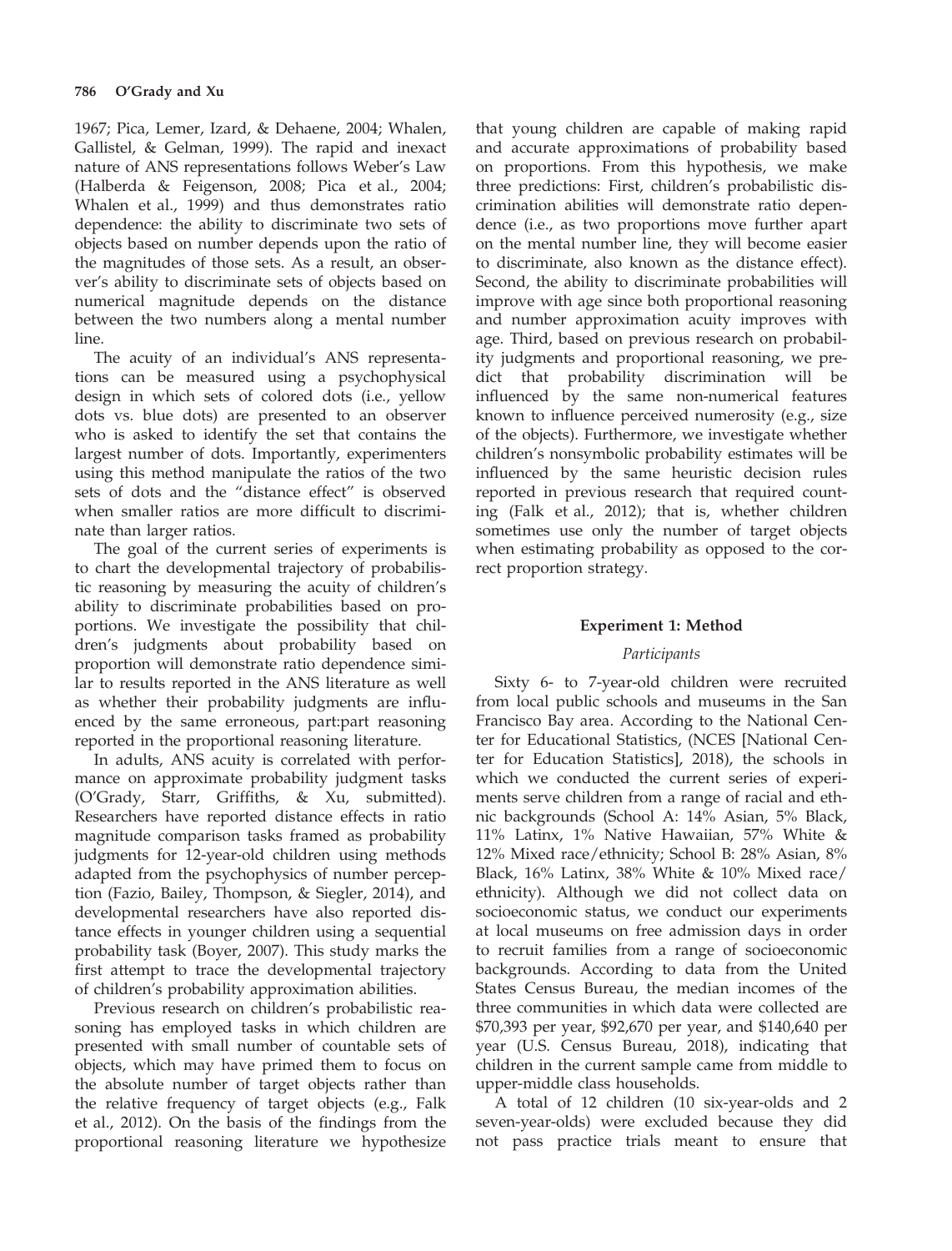participants understood the task. The remaining sample of participants consisted of 24 six-year-olds  $(N = 24; M<sub>age</sub> = 6.28; SD = 0.30; 19 female)$  and 24 seven-year-olds ( $N = 24$ ;  $M_{\text{age}} = 7.62$ ;  $SD = 0.36$ ; 20 female). Target sample size  $(N = 48)$  was determined based on previous research with similar tasks (Fazio et al., 2014; Halberda, Mazzocco, & Feigenson, 2008) as well as the additional constraint of ensuring that only children who passed practice trials were included in the final sample. Because Halberda et al. (2008) investigated age-related differences in a simple dot approximation task with 16 children in each of five age groups and Fazio et al. (2014) collected data for a sample of 53 twelveyear-olds in a ratio comparison task but did not seek to investigate age-related differences, we decided to split the difference and test two age groups with 24 children each.

#### **Material**

The images for the task were rendered using Blender 2.72, 3D animation software ([http://](http://www.blender.org/) [www.blender.org/](http://www.blender.org/)). Each image contained two groups of red and white marbles divided by a black partition. Because the goal of this experiment was to investigated the psychophysical properties of probability judgments, we created images with a wide range of proportions. The ratio of the proportions presented in each image ranged from 1.1 (55% vs. 50%) and 14 (70% vs. 5%). Table 1 contains the ratios of the proportions used in Experiment 1. For each ratio of proportion, two trial types were created. The total equal trials contained the same total number of marbles on each side of the partition, whereas the *target equal* trials contained the same number of target color marbles on each side with the "losing" group containing more nontarget marbles. In total, there were 100 marbles in each group in the total equal trials, whereas target equal trials contained one group with 100 marbles matching the "losing" proportion and another group containing an equal number of target color marbles and enough nontarget color marbles to match the "winning" proportion. Importantly, the difference in the total amount of marbles created a large contrast between the field areas of the "winning" and "losing" groups. In order to reduce the chances that this contrast could cue participants to choose the group with the smallest field area we also created an additional set of "foil" trials in which the "winning" group contained more marbles and thus a larger field area than the "losing" group. Figure 1 contains a visual schematic of the procedure with

an example of each trial types as well as an example foil trial image.

### Procedure

After their parents signed a written consent form approved by the University of California Berkeley Committee for the Protection of Human Subjects children were asked to provide verbal assent to participate in the study. Children were then seated in front of a MacBook Pro laptop (OSX; Screen resolution  $1,280 \times 800$ ) and were told that they were going to play a game in which they would help Big Bird collect marbles. Half of the children were instructed to collect red marbles and the other half were asked to collect white marbles.

An experimenter explained that Big Bird could not see the contents of the bags of marbles and that he would take a single marble randomly from the bag that the child chooses. The child was then reminded that Big Bird preferred either red or white marbles and that they should choose the group that was best for getting a marble of that color. The experimenter then told the children that one choice was always better than the other and that some of the trials might seem easy, whereas others may be more difficult. Furthermore, if they were uncertain about which group to choose, they

Table 1 Proportions Presented in Each Trial of Experiment 1

| 0.50<br>1.10<br>0.55<br>0.70<br>0.60<br>1.17<br>0.45<br>0.55<br>1.22<br>0.80<br>0.60<br>1.33<br>0.55<br>1.45<br>0.80<br>0.60<br>0.40<br>1.50<br>0.40<br>0.70<br>1.75<br>0.55<br>0.30<br>1.83<br>0.60<br>0.30<br>2.00<br>0.70<br>0.30<br>2.33<br>0.80<br>0.30<br>2.67<br>0.25<br>3.00<br>0.75<br>0.20<br>0.70<br>3.50<br>0.80<br>0.20<br>4.00<br>6.00<br>0.90<br>0.15<br>0.80<br>0.10<br>8.00 | Proportion Group 1 | Proportion Group 2 | Ratio of proportions |
|----------------------------------------------------------------------------------------------------------------------------------------------------------------------------------------------------------------------------------------------------------------------------------------------------------------------------------------------------------------------------------------------|--------------------|--------------------|----------------------|
|                                                                                                                                                                                                                                                                                                                                                                                              |                    |                    |                      |
|                                                                                                                                                                                                                                                                                                                                                                                              |                    |                    |                      |
|                                                                                                                                                                                                                                                                                                                                                                                              |                    |                    |                      |
|                                                                                                                                                                                                                                                                                                                                                                                              |                    |                    |                      |
|                                                                                                                                                                                                                                                                                                                                                                                              |                    |                    |                      |
|                                                                                                                                                                                                                                                                                                                                                                                              |                    |                    |                      |
|                                                                                                                                                                                                                                                                                                                                                                                              |                    |                    |                      |
|                                                                                                                                                                                                                                                                                                                                                                                              |                    |                    |                      |
|                                                                                                                                                                                                                                                                                                                                                                                              |                    |                    |                      |
|                                                                                                                                                                                                                                                                                                                                                                                              |                    |                    |                      |
|                                                                                                                                                                                                                                                                                                                                                                                              |                    |                    |                      |
|                                                                                                                                                                                                                                                                                                                                                                                              |                    |                    |                      |
|                                                                                                                                                                                                                                                                                                                                                                                              |                    |                    |                      |
|                                                                                                                                                                                                                                                                                                                                                                                              |                    |                    |                      |
|                                                                                                                                                                                                                                                                                                                                                                                              |                    |                    |                      |
|                                                                                                                                                                                                                                                                                                                                                                                              |                    |                    |                      |
|                                                                                                                                                                                                                                                                                                                                                                                              | 0.90               | 0.10               | 9.00                 |
| 10.00<br>0.50<br>0.05                                                                                                                                                                                                                                                                                                                                                                        |                    |                    |                      |
| 0.05<br>0.55<br>11.00                                                                                                                                                                                                                                                                                                                                                                        |                    |                    |                      |
| 0.70<br>0.05<br>14.00                                                                                                                                                                                                                                                                                                                                                                        |                    |                    |                      |

Note. Ratios of proportions are rounded to two decimal points.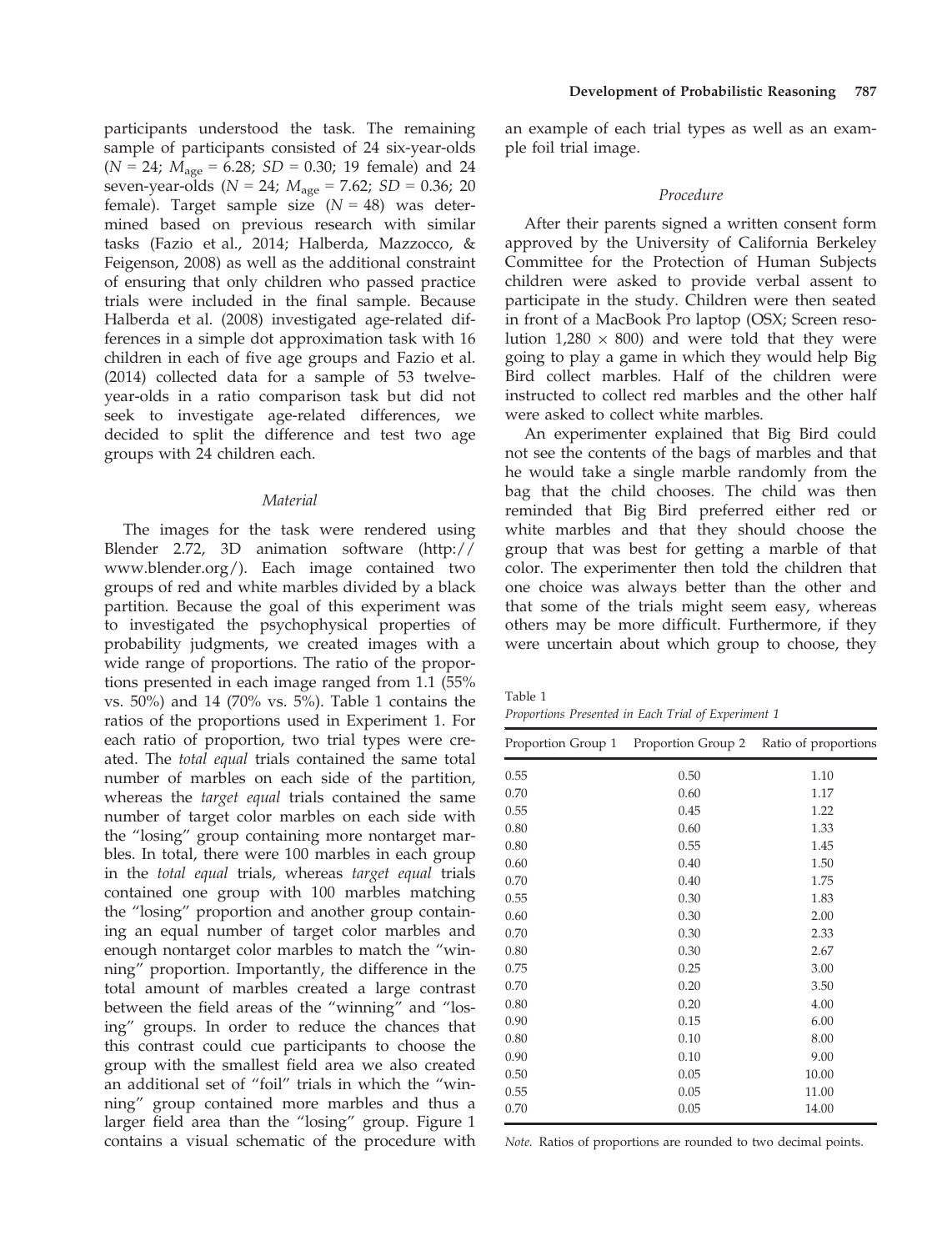

Figure 1. A visual schematic of the experimental procedure used in Experiment 1. The sample image at the top presents a total equal trial, the third image from the top presents a sample target equal trial, and the image at the very bottom of the figure presents a sample of the foil trials used to prevent participants from learning to choose the group with the smaller amount of marbles. [Color figure can be viewed at [wileyonlinelibrary.com\]](www.wileyonlinelibrary.com)

should try to make their best guess. In order to reduce the influence of age-related differences in formal understanding of the words "probability" and "proportion," the experimenter never explicitly mentioned the words "probability" or "proportion" during the instructions. Children were then presented with four practice trials with two groups of marbles, one containing all red marbles, whereas the other contained all white marbles. Participants were told that the practice trials were intentionally easy and were meant to teach them how the game worked.

Each participant was presented with 40 test trials and 10 foil trials in one of two semirandomized orders using the psychophysics toolbox (Brainard, 1997; Kleiner et al., 2007; Pelli, 1997) written for the MatLab programming language. Because previous research using a similar design presented images with fewer objects for 1,320 ms (Fazio et al., 2014) we decided to present the images for 1,500 ms to allow our younger participants more time. Following stimulus presentation, participants saw a screen containing the Big Bird character flanked by two bags labeled with a blue "1" and a green "2". Participants were instructed to press a key marked by a sticker matching the color of the number on the bag from which they wanted Big Bird to draw a marble. Intermission videos in the form of a 30 s animation were used to give children a break during the game and were presented after the 15th, 30th, and 40th trials. Importantly, children did not receive feedback on their choices until the end of the game at which point every child saw the same screen containing 40 white or red marbles and was told "Wow, you did really good! Look how many red/white marbles you got!". The computer collected both reaction time and participant choice for each trial. Once the participant completed the last trial, they saw a screen containing 40 marbles that matched their target color and were told that these were the marbles that they had collected during the game. A visual schematic of the procedure is presented in Figure 1.

### Results

Using the binomial exact test, we find that performance on foil trials was above chance for both 6 year-olds (probability of success = .79, 95% CI [.73, .84],  $p < .001$ ) and 7-year-olds (probability of success = .97, 95% CI [.94, .99],  $p < .001$ ) suggesting that children did not learn to merely select the smallest group when presented with groups of different sizes. Foil trials were excluded from the remainder of analyses.

# Reaction Time

Reaction time data were cleaned for outliers by excluding reaction times that were either greater or less than 3 median absolute deviations from each participant's median reaction time. Because the median is relatively insensitive to the effects of outliers compared to the mean, this method is thought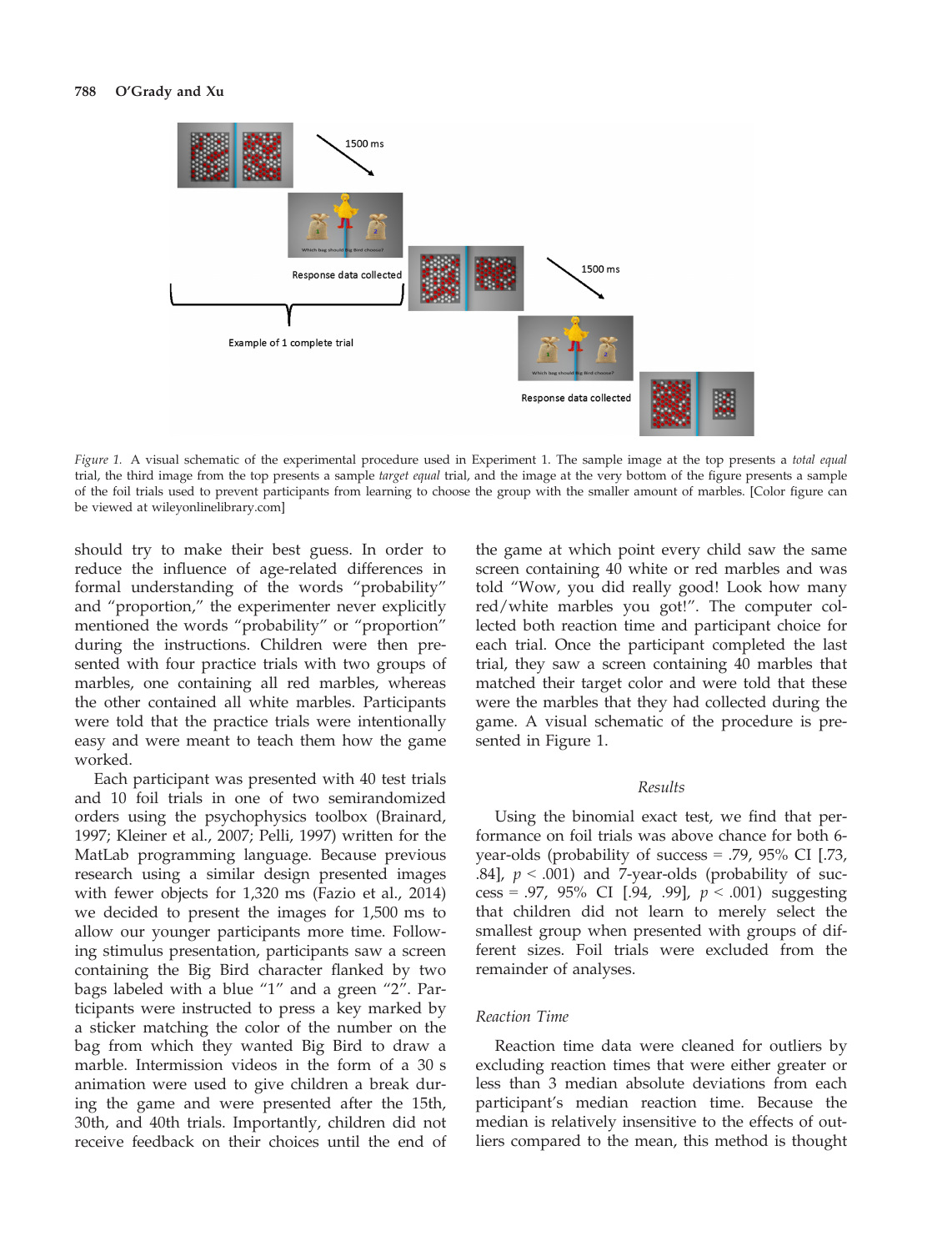to be a superior method for identifying outlying reaction time data (Leys, Ley, Klein, Bernard, & Licata, 2013). Use of this procedure resulted in the exclusion of 198 of the 1,920 total trials (10.31%). In order to report the most accurate representations of the data, all analyses reported in this article were conducted on the data set in which trials in which outlying reaction time were excluded. Exclusion of these data do not change the results for any of the following analyses including general accuracy and statistical modeling. Results of the same analyses conducted on the complete data set are reported in Supporting Information. Comparisons of performance for all included trials revealed that the reaction time for both age groups was significantly faster on the total equal trials (6-year-olds:  $M = 1,121.67$  ms,  $SD = 923.22$  ms; 7-year-olds:  $M = 642.57$  ms,  $SD = 508.97$ ) compared to the *target equal* trials (6-<br>year-olds:  $M = 1,366.98$  ms,  $SD = 1,163.47$ ; year-olds:  $M = 1,366.98$  ms,  $\Delta M = 245.31, 95\% \text{ CI} [-386.98, -103.63], t$ <br>(781.47) = -3.40,  $p = .001;$  7-year-olds:  $(781.47) = -3.40,$   $p = .001;$  7-year-olds:  $M = 758.51$  ms,  $SD = 547.90$ ;  $\Delta M = 115.94$ ,  $95\%$  CI  $[-186.55, -45.33]$ ,  $t(852.71) = -3.22$ ,  $p = .001$ ).

# General Accuracy

Children in both age groups performed significantly above chance on both total equal (6-year-olds: probability of success = .78,  $95\%$  CI [.74, .82],  $p < .001$ ; 7-year-olds: probability of success = .91, 95% CI [.88, .93],  $p < .001$ ; binomial exact test) and target equal trial types (6-year-olds: probability of success = .67,  $95\%$  CI [.62, .71],  $p < .001$ ; 7-yearolds: probability of success = .85, 95% CI [.82, .89],  $p < .001$ ; binomial exact test). Figure 2 presents the average performance by ratio of proportions and trial type for both age groups.

# Statistical Modeling

Generalized linear models with mixed effects (GLMMs) predicted the participant's binary response variable from age, trial type, and ratio of proportions while controlling for the random effects of participant identification number. Preliminary analyses revealed no effects of gender, color of target marble, and order of presentation. For both nested and non-nested models, we use Akaike information criterion (AIC) as a method of model selection. AICs are presented alongside the results of chi-square tests of model fit for nested models.

Comparisons of GLMMs revealed that the model with the best fit to the data predicted the



Figure 2. Average performance by ratio of proportions and trial type for both 6-year-olds (A) and 7-year-olds (B). Error bars indicate bootstrapped 95% CIs. [Color figure can be viewed at [wile](www.wileyonlinelibrary.com) [yonlinelibrary.com](www.wileyonlinelibrary.com)]

participant's response based on trial type, participant age group, and the ratio of proportions with no interactions  $(AIC_{TT + AG + RP} = 1,459.66)$ . This model outperformed the null model  $(AIC_{Null} =$ 1,491.36;  $\chi^2 = 37.69$ ;  $df = 3$ ;  $p < .001$ ), the models for trial type  $(AIC_{TT} = 1,472.13; \chi^2 = 16.47; df = 2;$  $p < .001$ ), and ratio of proportions (AIC<sub>RP</sub> = 1,486.34;  $\chi^2$  = 30.67;  $df = 2$ ;  $p < .001$ ), as well as the models based on trial type and age group (AIC<sub>TT + AG</sub> = 1,463.98;  $\chi^2 = 6.31$ ;  $df = 1$ ;  $p = .01$ ) and the interaction of trial type and age group  $(AIC_{TT \times AG} = 1,465.86)$ . Furthermore, the models that accounted for the interaction between age and ratio of proportions  $(AIC_{TT + AG \times RP} = 1,461.12;$  $\chi^2$  = 0.55; *df* = 1; *p* = .46), trial type and ratio of proportions  $(AIC_{TT \times AG + RP} = 1,461.37; \chi^2 = 0.29;$  $df = 1$ ;  $p = .59$ ), and the three-way interaction between trial type, age, and ratio of proportions  $(AIC_{TT \times AG \times RP}$  = 1,466.07;  $\chi^2$  = 1.59; df = 4;  $p = .81$ ) were not significantly different from the model without interactions. Importantly, these models have a greater number of parameters, yet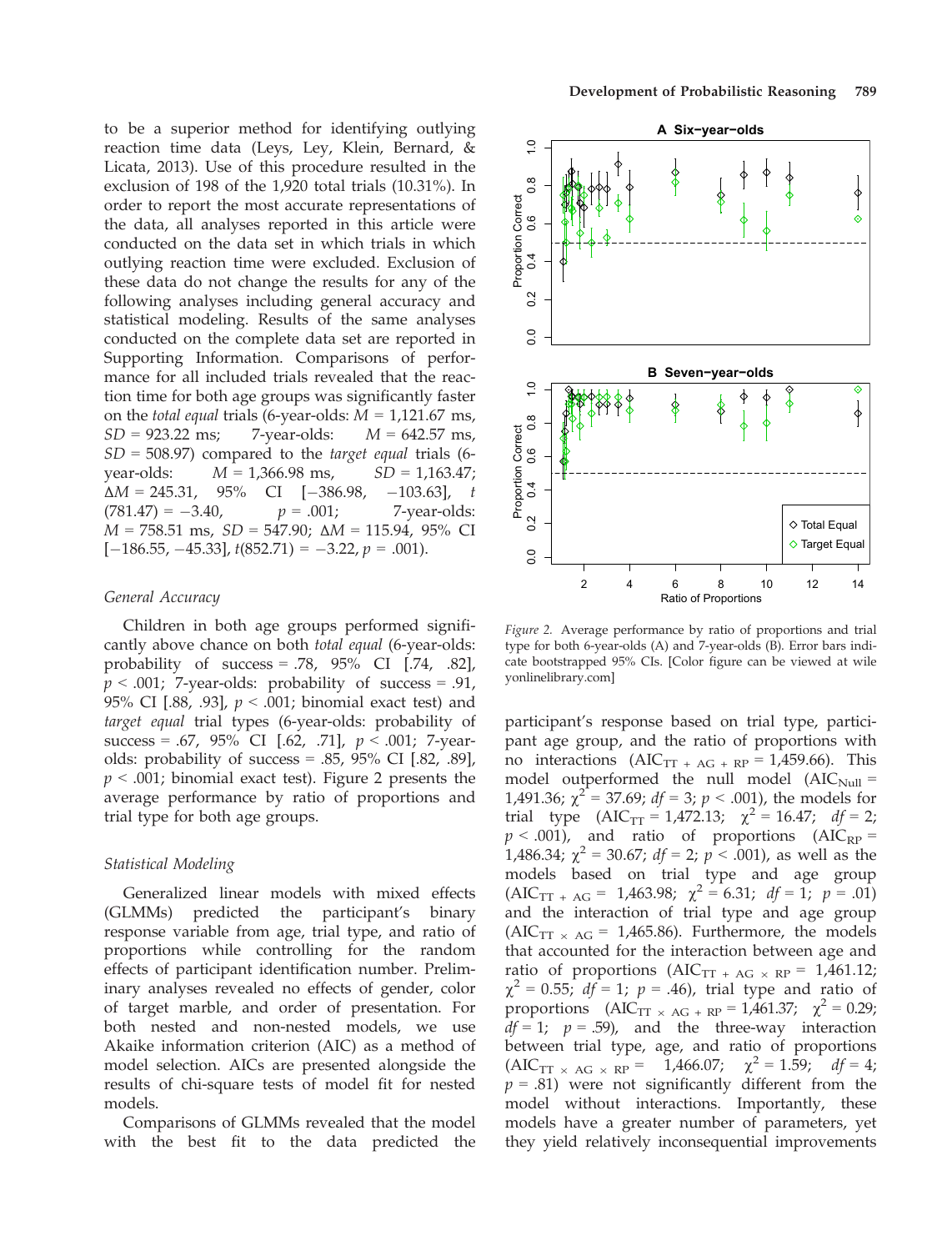in model fits. In this case, the simpler model is preferred because it explains the same amount of variance with fewer parameters.

The preferred model predicts the participant's binary response based on trial type, age group, and the ratio of proportions of the presented image  $(\beta_{\text{Intercept}} = 0.75; \ \ SE = .26; \ \ 95\% \ \ \text{CI} \ \ [0.24, \ \ 1.26]).$ Inspection of the exponentiated model coefficients revealed that total equal trials led to an 85% increase in the odds of obtaining a correct answer  $(\beta_{TT} = 0.62; SE = .14; 95\% CI [0.35, 0.89]).$  The main effect of age indicated that 7-year-olds performed better than 6-year-olds with the odds of a correct response increasing by a factor of 3.25 for 7-yearolds compared to 6-year-olds ( $\beta_{AG}$  = 1.18; *SE* = .35; 95% CI [0.49, 1.87]). Last, we report a main effect of the ratio of proportions with a unit increase in ratio of proportions leading to a 5% increase in the odds of a correct response ( $\beta_{RP}$  = 0.05; *SE* = .02; 95% CI [0.01, 0.09]). Analyses of reaction times yielded similar results details of which can be viewed in Supporting Information.

# Discussion

In Experiment 1, our results showed that 6- and 7-year-old children's nonsymbolic probability judgments were predicted by the ratio of proportions (i.e., the distance effect). As the ratio of proportions of the two distributions becomes larger, performance improved. These findings are consistent with similar studies with adults (O'Grady, Griffiths, & Xu, 2016; O'Grady et al., submitted) and older children (Fazio et al., 2014). Falk et al. (2012) report that children's probabilistic judgments gradually improve with age and that by the age of 8 children are capable of using the correct proportional strategy. Results from Experiment 1 support these findings. Although 7 year-old children performed better than 6-year-old children, both age groups performed worse on target equal trials compared to total equal trials, indicating that on some trials children may have focused on either the number of target objects or the number of nontarget objects without relating the two quantities.

Although the results from Experiment 1 provide novel insight into how young children approximate and reason about binary probabilities, three important design features limit the strength of our findings. First, the images in Experiment 1 consisted of marbles neatly arranged into orderly rows and columns which may have helped some children more accurately approximate the number of marbles in each group. Second, the use of target equal trials makes it difficult to assess whether participants were focusing on the number of target objects or the number of nontarget objects. Last, all the marbles in Experiment 1 were the same size yet much of the research using dot approximation tasks has indicated that number approximation is influenced by non-numerical stimulus features such as size and sparsity (Allik, Tuulmets, & Vos, 1991; DeWind, Adams, Platt, & Brannon, 2015; Starr, DeWind, & Brannon, 2017). In order to address these concerns, we designed new stimuli consisting of (a) smaller numbers of marbles randomly positioned on the screen, (b) trials in which the group with a larger proportion of target color marbles contained fewer marbles of the target color than the group with the smaller proportion of target color marbles, (c) trials in which the target marbles in the "losing" distributions were larger than the target marbles in the "winning" distribution. Because we expected each of these changes to increase the difficulty of the task and performance of the 6-year-olds in Experiment 1 was already relatively low, we decided to test older children for Experiment 2.

# Experiment 2: Method

# Participants

One hundred and forty-two children between the ages of 7 and 12 were recruited from local schools and children's museums from the San Francisco Bay area. Twelve of these children were excluded from our analyses: eight children were excluded due to experimenter error, three children did not pass the practice trials, and one child's parent interfered in the study by coaching their child to choose the group with a larger proportion of target marbles. As with Experiment 1 our target sample size was determined based on previous research (Fazio et al., 2014). However, because our target age range was much larger (7- to 12-year-olds), data collection continued according to a stopping rule requiring a minimum of 40 participants in each of three age groups (7- to 8-year-olds, 9- to 10-yearolds, and 11- to 12-year-olds). The final sample consisted of forty 7- and 8-year-olds  $(N = 40;$  $M_{\text{age}} = 7.96$ ;  $SD = 0.53$ ; 24 female), fifty 9- and 10year-olds  $(N = 50; M_{\text{age}} = 10.04; SD = 0.50; 20$ female), and forty 11- and 12-year-olds (40;  $M_{\text{age}} = 11.75$ ;  $SD = 0.64$ ; 18 female). Data collection was conducted in the same schools and communities reported in Experiment 1.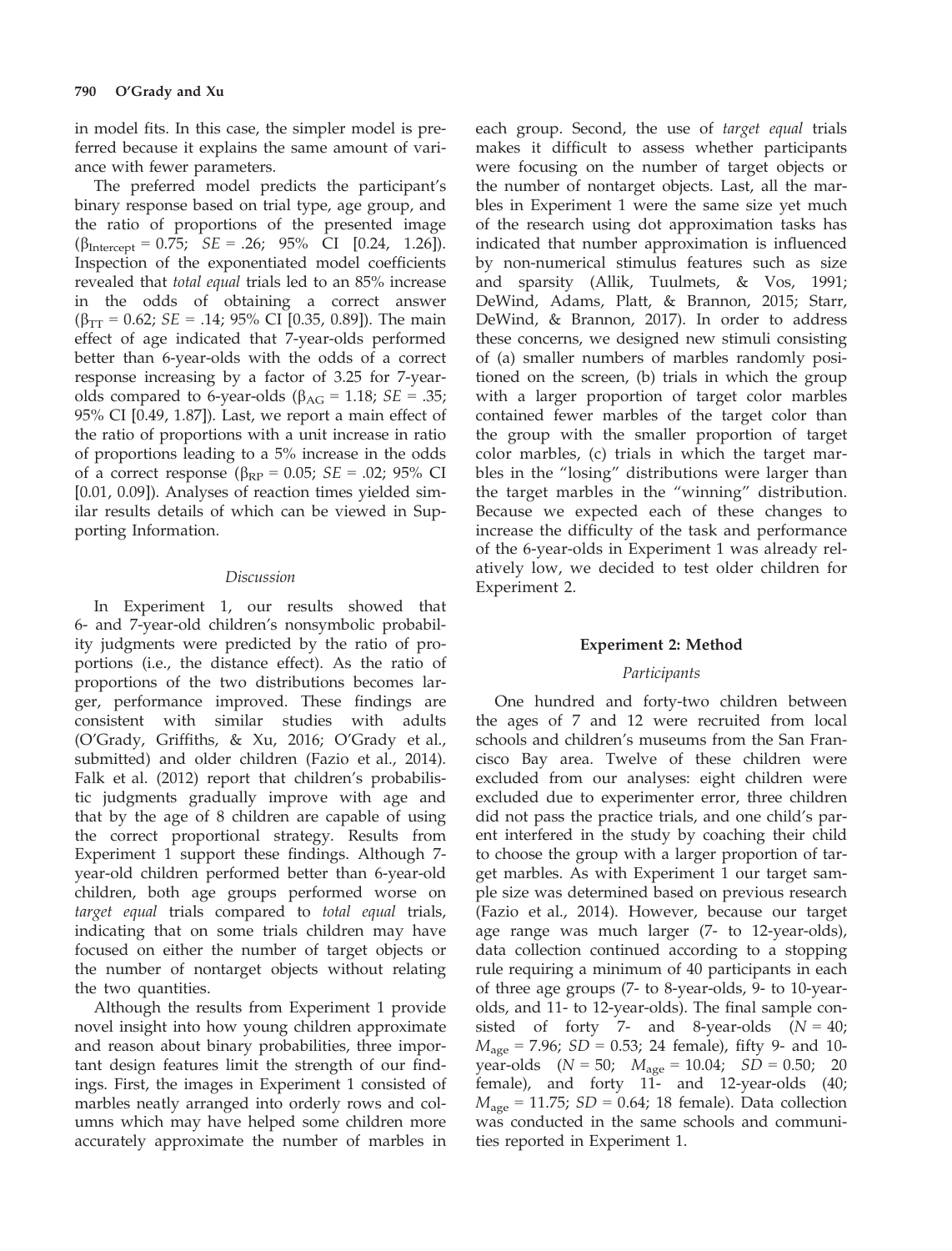#### Material

As mentioned above, the orderly arrangement of marbles in Experiment 1 may have helped children approximate the number of marbles in each group. In order to prevent this, the location of each marble was randomly generated for each image using Blender 2.72. Due to the ceiling levels of performance for high ratios of proportions in Experiment 1 we decided to include more trials with lower ratios of proportions, ranging from 1.1 (55% vs. 50%) to 9.5 (95% vs. 10%). We also decided to include ratios of two proportions that were both below chance (i.e., 40% to 15%). Table 2 presents the proportions of marbles in each group alongside the ratios of proportions used in Experiment 2. For each ratio of proportions, three trial types were created: total equal trials in which each distribution had the same total number of marbles; area-anticorrelated trials in which the sizes of the marbles were manipulated such that the total area covered by the target marbles in the "losing" group was larger than the total area covered by the target marbles in the "winning" group. Importantly, area-anticorrelated trials included groups of marbles with an equal total amount of marbles similar to total equal trials. Finally, number versus

Table 2 Proportions Presented in Each Trial of Experiment 2

| Proportion<br>Group 1 | Proportion<br>Group 2 | Ratio of<br>proportions |
|-----------------------|-----------------------|-------------------------|
| 0.55                  | 0.50                  | 1.10                    |
| 0.50                  | 0.45                  | 1.11                    |
| 0.45                  | 0.40                  | 1.12                    |
| 0.55                  | 0.45                  | 1.22                    |
| 0.80                  | 0.60                  | 1.33                    |
| 0.80                  | 0.55                  | 1.45                    |
| 0.75                  | 0.50                  | 1.50                    |
| 0.60                  | 0.40                  | 1.50                    |
| 0.95                  | 0.55                  | 1.73                    |
| 0.95                  | 0.50                  | 1.90                    |
| 0.50                  | 0.25                  | 2.00                    |
| 0.40                  | 0.15                  | 2.67                    |
| 0.60                  | 0.20                  | 3.00                    |
| 0.50                  | 0.15                  | 3.33                    |
| 0.80                  | 0.20                  | 4.00                    |
| 0.40                  | 0.10                  | 4.00                    |
| 0.75                  | 0.15                  | 5.00                    |
| 0.95                  | 0.15                  | 6.33                    |
| 0.80                  | 0.10                  | 8.00                    |
| 0.85                  | 0.10                  | 8.50                    |
| 0.90                  | 0.10                  | 9.00                    |
| 0.95                  | 0.10                  | 9.50                    |

Note. Ratios of proportions are rounded to two decimal points.

#### Development of Probabilistic Reasoning 791

proportion trials in which the distribution with the lower proportion of target marbles contained a larger number of target marbles. A total of 264 images were rendered and then divided equally into four conditions based on target color and the order of presentation of the images. Each participant viewed 66 images presented in one of four conditions (Red, Order 1; Red, Order 2; White, Order 1; and White, Order 2). Importantly, the order of the images was pseudorandomized such that there were no more than 3 consecutive trials in which the "correct" choice was on the same side of the screen.

### Procedure

After parental guardians provided written consent for their children to participate in the study, children were asked to provide verbal assent and were then seated in front of a MacBook Pro laptop (OSX; Screen resolution  $1,280 \times 800$ ). Participants were told that they were going to play a game in which they would collect red or white marbles depending on the condition to which they were assigned. Children were shown two boxes and told that they would see two groups of marbles on two trays on the screen. The group of marbles on the left side of the screen were poured into the box on the left and the group on the right side of the screen were poured into the box on the right side of the screen. The boxes would then be shaken up so that they could not infer the positions of the marbles based on their locations on the viewing trays. They were then asked to select the box that they thought was best for collecting their target color marble. After the instructions phase participants played four practice trials in order to ensure that they understood the game. Once the practice trials were complete, participants were presented with 66 semirandomized test trials in which they were able to view the images for 1,500 ms before making their selection. As with Experiment 1 short intermission videos were played after the 15th, 30th, and 45th trials, children were not given any feedback about their decisions, and the experimenter never mentioned the words "probability" or "proportion." Figure 3 provides a visual schematic of the procedure.

# Results

# Reaction Time

The same procedure employed in Experiment 1 for cleaning outlying reaction time resulted in the exclusion of 1,383 of 8,580 trials (16.12%). As with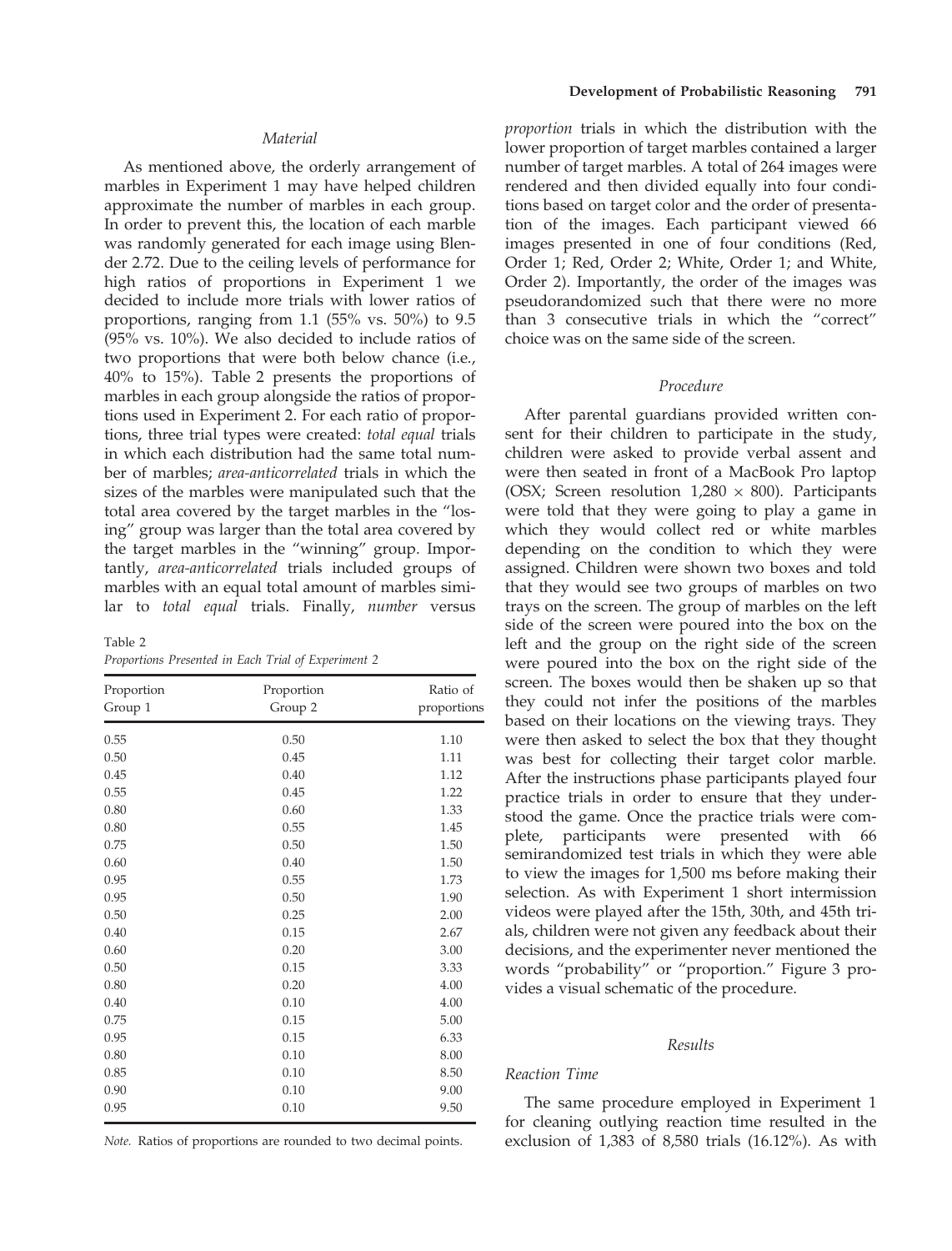

Figure 3. Diagram of the experimental procedure used in Experiment 2. The sample image at the top presents an *area-anticorrelated* trial, the sample image in the middle presents a total equal trial and the sample image at the bottom presents a number versus proportion trial. [Color figure can be viewed at [wileyonlinelibrary.com\]](www.wileyonlinelibrary.com)

Experiment 1, exclusion of trials with outlying reaction time does not change the reported results. A report of the results of the same analyses for the complete data set for Experiment 2 are included in Supporting Information. Of the included trials, reaction times were significantly lower on total equal trials ( $M = 815.29$  ms,  $SD = 466.83$ ) and *number* versus proportion trials  $(M = 819.06 \text{ ms}, SD = 441.59)$ compared to *area-anticorrelated* trials  $(M = 888.15 \text{ ms}$ ,  $SD = 480.37$ ; total equal:  $\Delta M = 72.86$ , 95% CI  $[-99.77, -45.95]$ ,  $t(4,758.99) = -5.31$ ,  $p < .001$ ; number versus proportion:  $ΔM = 69.09$ , 95% CI [-95.08,  $-43.11$ ],  $t(4,805.06) = -5.21$ ,  $p < .001$ ). The difference between total equal trials and number versus proportion trials did not reach significance ( $\Delta M = 3.77$ , 95% CI  $[-29.55, -22.00]$ ,  $t(4,741.64) = -.29$ ,  $p < .774$ ).

# General Accuracy

Results of the binomial exact tests comparing performance against chance revealed that children in all three age groups performed significantly above chance on both total equal trials (8-year-olds: probability of success = .78,  $95\%$  CI [.75, .81],  $p < .001$ ; 10-year-olds: probability of success = .87, 95% CI [.85, .89],  $p < .001$ ; 12-year-olds: probability of success = .91, 95% CI [.88, .93],  $p < .001$  and area-anticorrelated trials (8-year-olds: probability of success = .60, 95% CI [.57, .64],  $p < .001$ ; 10-yearolds: probability of success = .69,  $95\%$  CI [.66, .72],  $p < .001$ ; 12-year-olds: probability of success = .61, 95% CI [.57, .64],  $p < .001$ ). Finally, 12-year-old and 10-year-old children performed significantly better than chance on number versus proportion trials (10-year-olds: probability of success  $= .55, 95\%$  CI [.52, .58],  $p < .003$ ; 12-year-olds: probability of success = .61, 95% CI [.57, .64],  $p < .001$ ), whereas 8-year-olds' performance was not significantly different from chance on number versus proportion trials  $(8$ -year-olds: probability of success = .46, 95% CI [.43, .50],  $p < .056$ ). Figure 4 presents the proportion of correct responses by ratio of proportions, trial type, and age group.

# Statistical Modeling

As with Experiment 1, we compared GLMM and used AIC as our method for model selection for non-nested models and chi-square tests for nested models. Results of the model comparisons revealed that the model predicting performance from the three-way interaction between trial type, ratio of proportions, and age group  $(AIC_{FullModel} = 7,412.06)$ outperformed all other models including the null model (AIC<sub>Null</sub> = 8,503.15;  $\chi^2 = 1,125.10; df = 17;$  $p < .001$ ), the models for trial type (AIC<sub>TT</sub> = 7,887.38;  $\chi^2$  = 505.32; *df* = 15; *p* < .001), ratio of proportions  $(AIC_{RP} = 8,147.82; \chi^2 = 767.76; df = 16; p < .001$  as well as more complex models based on trial type and age group  $(AIC_{TT + AG} = 7,864.39; \chi^2 = 478.33;$  $df = 13$ ;  $p < .001$ ), trial type and ratio of proportions  $(AIC_{TT + RP} = 7,488.82; \chi^2 = 104.77; df = 14;$  $p < .001$ ), the interaction of trial type and ratio of proportions (AIC<sub>TT × RP + AG</sub> = 7,444.83;  $\chi^2$  = 80.47;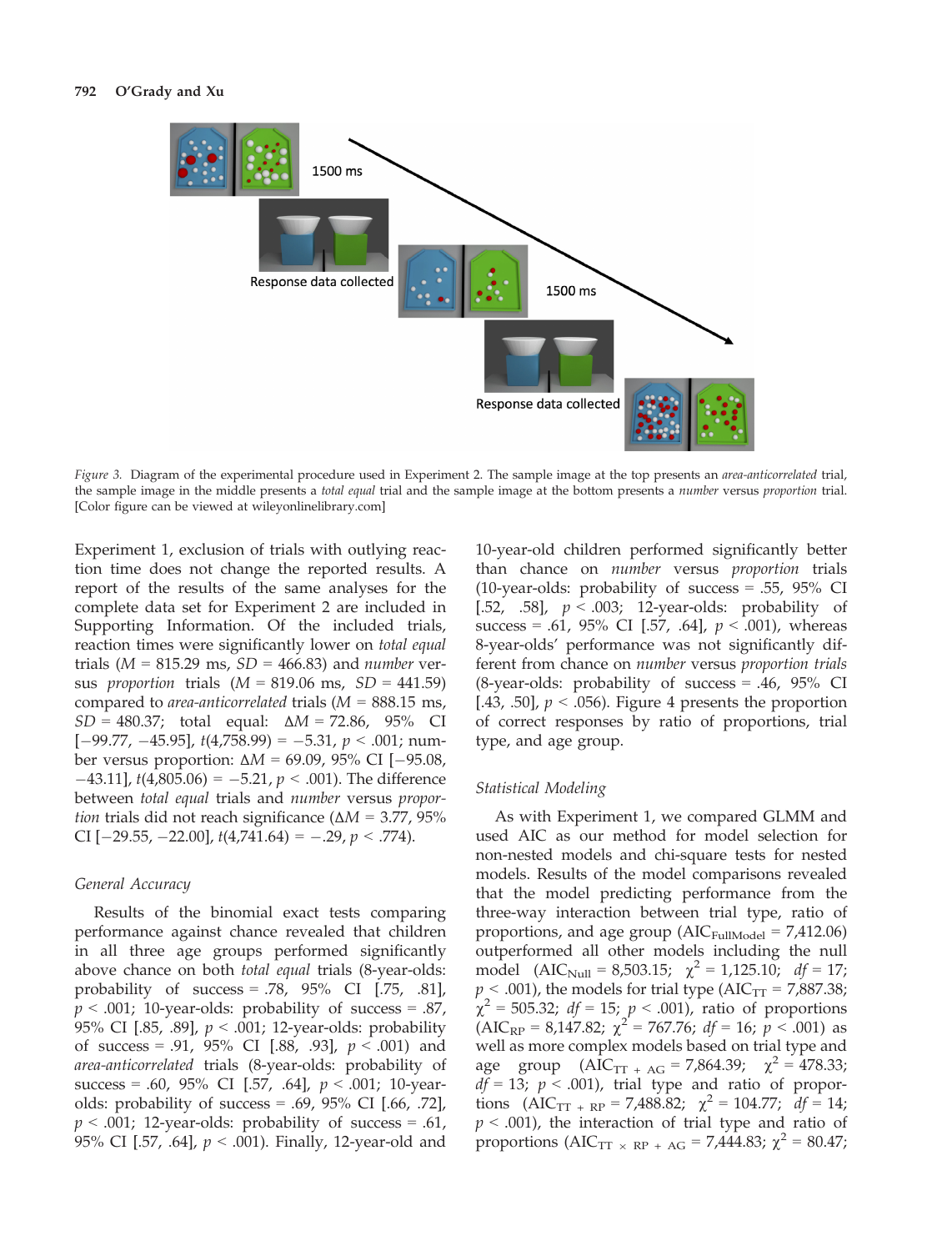

Figure 4. Average performance by the log of ratio of proportions and trial type. (A) 8-year-olds. (B) 10-year-olds. (C) 12-year-olds. Error bars indicate bootstrapped 95% CIs. [Color figure can be viewed at [wileyonlinelibrary.com\]](www.wileyonlinelibrary.com)

 $df = 12$ ;  $p < .001$ ), and the interaction of trial type and age group  $(AIC_{TT \times AG + RP} = 7,444.83; \chi^2 =$ 68.53;  $df = 8$ ;  $p < .001$ ).

Coefficients in logistic regression indicate the change in log odds of a correct response based on changes in experimental and subject variables. It is easiest to express these changes by exponentiating the coefficients to reveal the change in odds and to relate these changes to the baseline group: 8-yearolds' responses to *total equal* images ( $\beta_{\text{Intercept}}$  = 0.88). Exponentiated model coefficients for main effects of trial type revealed number versus proportion trials led to an 82% reduction in the odds of a correct response ( $\beta_{NvP} = -1.73$ ), whereas area-anticorrelated trials only lead to a 52% decrease in the odds ( $\beta_{AA} = -0.75$ ). Main effects of age indicated that performance improved with each age group  $(\beta_{\text{Age10}} = 0.25; \beta_{\text{Age12}} = 0.21)$ . Because the ratio of proportions is a continuous variable, the associated coefficient revealed that a single incremental change in ratio of proportions led to a 15% increase in the odds of a correct response ( $\beta_{RP} = 0.14$ ). The only interaction term to reach significance indicated that

the effect of ratio of proportions increased for 12 year-olds compared to the younger children  $(\beta_{\text{Age12}} \times \text{RP} = 0.14)$ . The full set of fixed effect model coefficients are presented in Table S4 in Supporting Information. Analyses of reaction time data from Experiment 2 revealed a similar pattern of results, the details of which are available in Supporting Information.

### Discussion

Experiment 2 replicated the main results of Experiment 1 and extended these findings by including three trial types (i.e., total equal, number vs. proportion, and area-anticorrelated) and three age groups. As in Experiment 1, we found that the performance of children of all three age groups was strongly influenced by the ratio of proportions, converging with results from adults using a very similar methodology (O'Grady et al., submitted) and those of Fazio et al. (2014) with 12-year-old children. By including area-anticorrelated trials, our results revealed that children relied on both numerical and non-numerical stimulus features; that is, children made more errors when the total area of the target marbles was larger in one distribution even when the proportion of target marbles was smaller in that distribution. The model coefficient for area-anticorrelated trials suggests that children of all ages were influenced by this manipulation, indicating that non-numerical stimulus features influence probability judgments. By including number versus proportion trials, our results revealed that children up to 10 often used a formally incorrect strategy in estimating proportions and probability; that is, they used the number of target marbles in a distribution as a proxy for estimating the proportion of target marbles. The only age group that performed above chance level on these trials was the oldest (12-year-olds), and their accuracy was far from perfect (only 60%).

# General Discussion

In two experiments, we provide evidence that 6- to 12-year-old children can make rapid and accurate approximations of probability based on proportions. Our findings are consistent with the results of other ratio comparison tasks with adults (O'Grady et al., submitted), 12-year-old children (Fazio et al., 2014) and nonhuman primates (Drucker, Rossa, & Brannon, 2016). More importantly, our results shed new light on the development of proportional and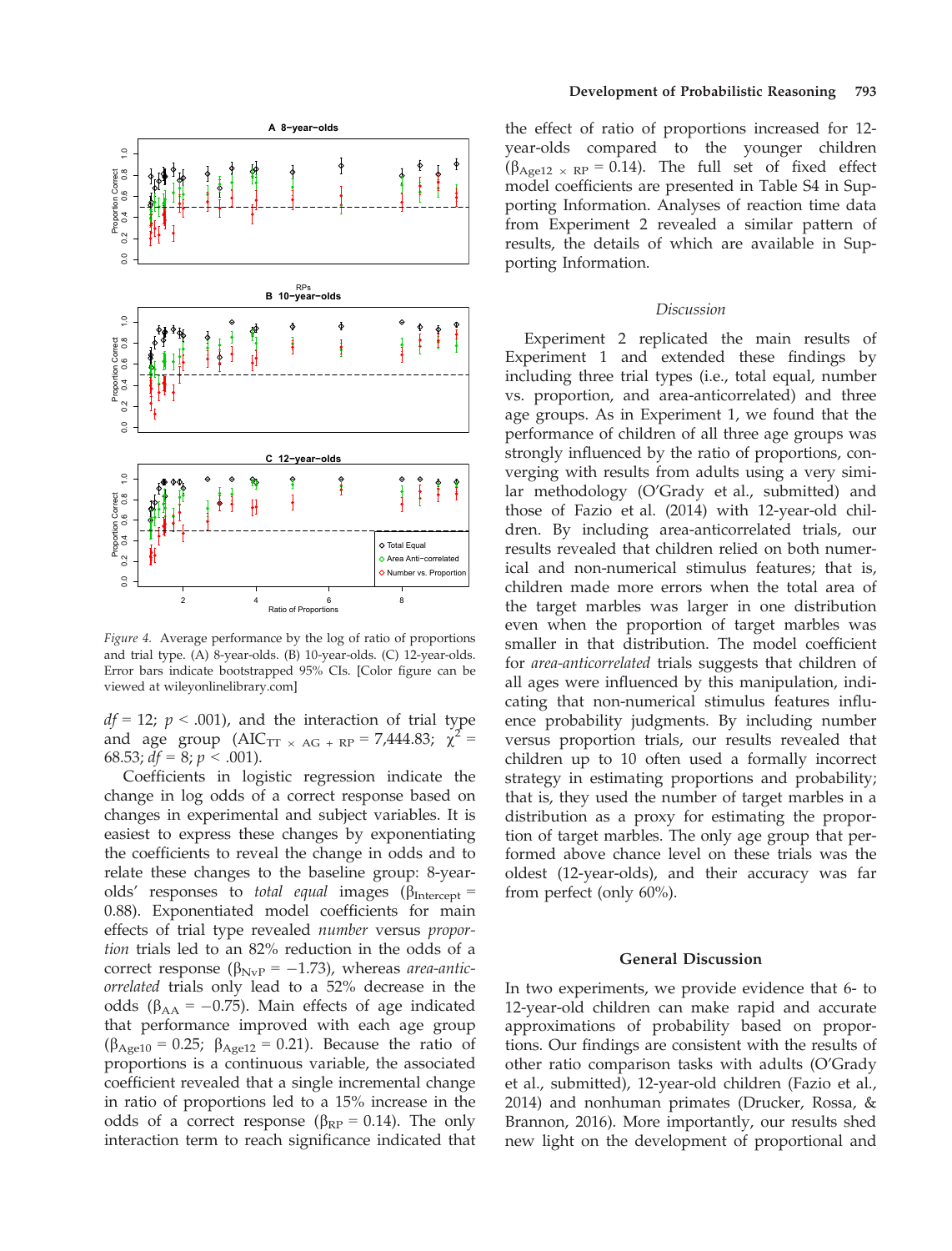probabilistic reasoning. In Experiment 1 we report data demonstrating that 6- and 7-year-olds' nonsymbolic probability judgments are characterized by ratio dependence and that the acuity of these representations improves with age. Experiment 2 replicated these findings and also revealed that nonsymbolic probability judgments are influenced by the same numerical and non-numerical stimulus features which influence perceived numerosity such as the size of dots in a dot discrimination task. Data from both experiments also suggest that children produced similar errors in our nonsymbolic probability estimation task compared previous research using the 2AFC random draw task (Falk et al., 2012) as well as studies on children's proportional reasoning (Boyer et al., 2008; Hurst & Cordes, 2018). More specifically, children's performance was influenced by the number of target marbles as evidenced by their decreased performance on number versus proportion trials relative to total equal trials.

These findings make three important contributions to the literature on probabilistic reasoning, proportional reasoning, and quantitative development in general. First, we provide evidence that children's probability judgments are characterized by ratio dependence and even young children can make accurate judgments about the likelihood of future events based on proportions. Second, our current experiments represent the first attempt to systematically investigate the mental representation and psychophysical properties of nonsymbolic probability in the developing human mind. We provide evidence that school-age children's probability estimation is influenced by the size of the objects being approximated. Third, previous research has not charted the developmental trajectory of the mental representation of nonsymbolic probability. We provide the first evidence that between 6 and 12, children's ability to estimate probability improves with age, and they gradually adopt the correct proportion strategy although they continue to make errors by sometimes employing heuristic decision rules.

The results of the current experiments provide new insights on the role of proportional reasoning in children's probability judgments; they also raise important questions for future research. In the current studies, 9- to 12-year-old children performed above chance in the number versus proportion trials, whereas the 8-year-olds did not. In contrast, there is some evidence suggesting that both infants and nonhuman primates can use ratio of proportions in estimating probability (Denison & Xu, 2014; Rakoczy et al., 2014). In one study, infant participants observed an experimenter randomly draw a single lollipop from each of two groups of preferred and nonpreferred color lollipops (Denison & Xu, 2014). Infants were more likely to approach the lollipop drawn from the distribution with a larger proportion of preferred lollipops even when the total number of lollipops in both groups varied such that the group with the lower proportion actually contained more of the infant's preferred lollipops. It may be the case that ANS acuity improves with age, and the current studies used ratios of proportions that were more difficult than that of Denison and Xu (2014). However, in Experiment 2 of Denison and Xu (2014), infants performed above chance when presented a ratio of proportions of 4 (80% target objects in one distribution vs. 20% target objects in the other distribution). The current studies included the same ratio of proportions yet it is not until about 9 that children succeeded on the number versus proportion trials. One possible explanation for this is that older children's poor performance on these trials may be due to the "whole number bias" reported in the education literature on rational number learning (Ni & Zhou, 2005). In the fraction learning literature, the "whole number bias" is observed most often when children choose the larger of two fractions based on the magnitude of the components of the fractions (i.e., by choosing the fraction with the larger numerator or denominator) rather than selecting the larger fraction based on the relation between numerator and denominator. The literature on probability reasoning has investigated this same response bias in the context of probability predictions beginning with the seminal work of Piaget and Inhelder (1975), and recent work (Falk et al., 2012) has indicated that this type of response bias constitutes a strategy that younger children use in 2AFC probability judgment tasks.

The integrated theory of numerical development (Siegler, 2016; Siegler, Thompson, & Schneider, 2011) posits that children come to understand rational numbers through analogy to whole numbers and evidence from studies on proportional reasoning suggests that children overextend their knowledge of whole numbers when reasoning about proportions presented as discretized units rather than continuous quantities (Boyer et al., 2008; Mix, Huttenlocher, & Levine, 2002). It is possible that an overreliance on whole number knowledge led to younger children's incorrect choices on number versus proportion trials. To explore this possibility, we are currently developing a modified version of our probability discrimination task for use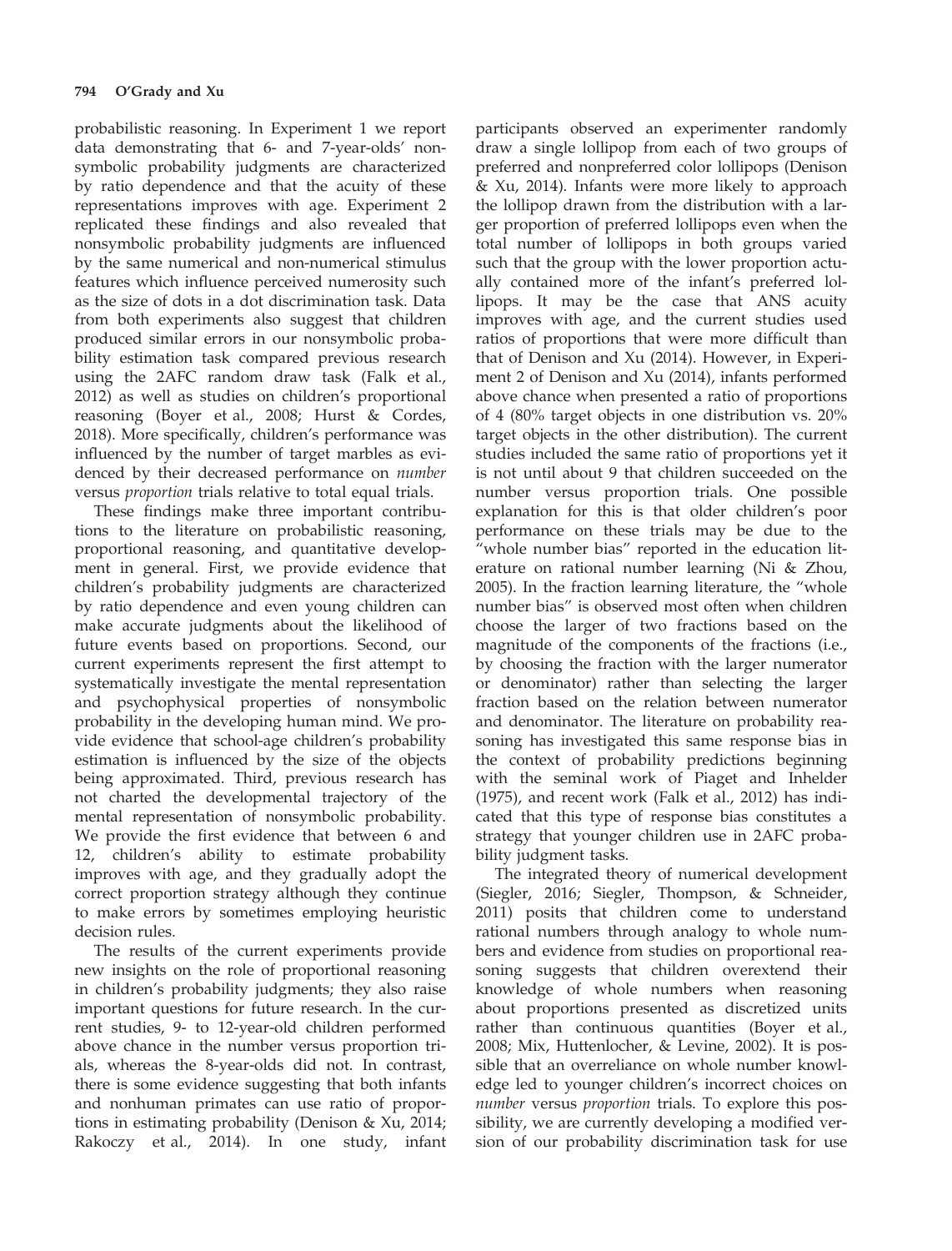with much younger, preschool-age children and toddlers. The prediction is that much younger children may succeed in using proportions to estimate probability (consistent with the findings with infants) whereas older, school-age children may adopt the whole number strategy. Indeed, preliminary evidence (O'Grady & Xu, 2018) has shown that school-age children demonstrate a whole number bias when making probability judgment tasks involving both exact and approximate quantities but this bias can be overridden if the child is provided with enough feedback.

Our experiments also raise new questions about the role of magnitude processing in proportional reasoning and probabilistic estimation. The current body of literature suggests two possibilities. One is that the ANS serves as a building block for computing probabilities. According to this account, children first approximate the number of marbles of each type within each group and then use these approximate representations to compute the probabilities. Specifically, probabilities are computed as follows: (number of target objects)/(number of target objects + number of nontarget objects). A second possibility suggests that children bypass discrete number approximations altogether and simply approximate ratios using a ratio processing system (RPS). Recent research has provided a wealth of evidence to suggest that ratio processing is fundamental to human numerical cognition (Matthews & Chesney, 2015; Matthews & Lewis, 2017), and thus constitutes a basic building block for learning symbolic fractions (Matthews, Lewis, & Hubbard, 2016). Although we agree that ratio processing is foundational for mathematics learning, it remains unclear whether the RPS and the ANS are two separable systems. Indeed researchers studying early numerical development have recently argued that there exists a general magnitude processing system in the brain, that includes estimations of number (integers, proportions, and probability), duration, and spatial extent (Lourenco, 2016; Mix, Levine, & Newcombe, 2016). Thus, we tend to favor the former claim that children draw on ANS representations for three reasons. First, it remains unclear at the moment whether the RPS exists independently of the ANS. Second, in order to calculate the probability of a discrete event, decision makers must represent discrete outcomes. It is possible that the RPS may be able to compute proportions of discrete elements and this is exactly the type of argument that would support the notion that RPS and ANS are two elements of a more generalized magnitude processing system. Indeed, Jacob, Valentin,

and Nieder (2012) have suggested that the ANS may provide one source of input for the RPS. Third, children's performance on number versus proportion trials in our experiment suggests that number approximations may play an important role in their probability judgments. This claim is clearly speculative based on the current series of studies, but it provides an important avenue for future research and the domain of probabilistic reasoning offers an interesting way to study the relationship between the ANS and RPS.

Last, the current studies are also limited in the types of probabilistic reasoning they address. Based on the findings in the proportional reasoning literature (Boyer et al., 2008), a natural extension of the current work is to investigate whether children rely on the same heuristic decision rules we find for discrete probability (i.e., marbles drawn from a container) when making judgments about continuous probability (i.e., spinner tasks). Furthermore, the current set of experiments focus exclusively on simultaneously presented visual information, thus the role of number and ratio approximation in judgments about sequentially presented probability problems, similar to the methods reported in Boyer (2007), cannot be addressed by the current findings. Future work will investigate whether children and adults rely on ratio processing and integer approximation when tracking and computing the probability of sequentially presented stimuli.

These findings indicate that children can make rapid estimations about the probability of discrete outcomes. Furthermore, we have shown that these representations share some common features with perceptual systems for processing numerical magnitude. By linking the developmental literatures on the ANS and probabilistic reasoning we have demonstrated children's intuitive ability to estimate probability is surprisingly accurate. Although our results are perhaps most relevant to researchers and educators studying the development of numerical cognition and quantitative development, they may also inform research from a variety of subfields in developmental psychology, such as the development of decision-making strategies and scientific reasoning.

All methods, analyses, and deidentified data are available on the Open Science Framework ([https://](https://osf.io/48sgv/) [osf.io/48sgv/\)](https://osf.io/48sgv/).

#### References

Allik, J., Tuulmets, T., & Vos, P. G. (1991). Size invariance in visual number discrimination. Psychological Research, 53, 290–295.<https://doi.org/10.1007/BF00920482>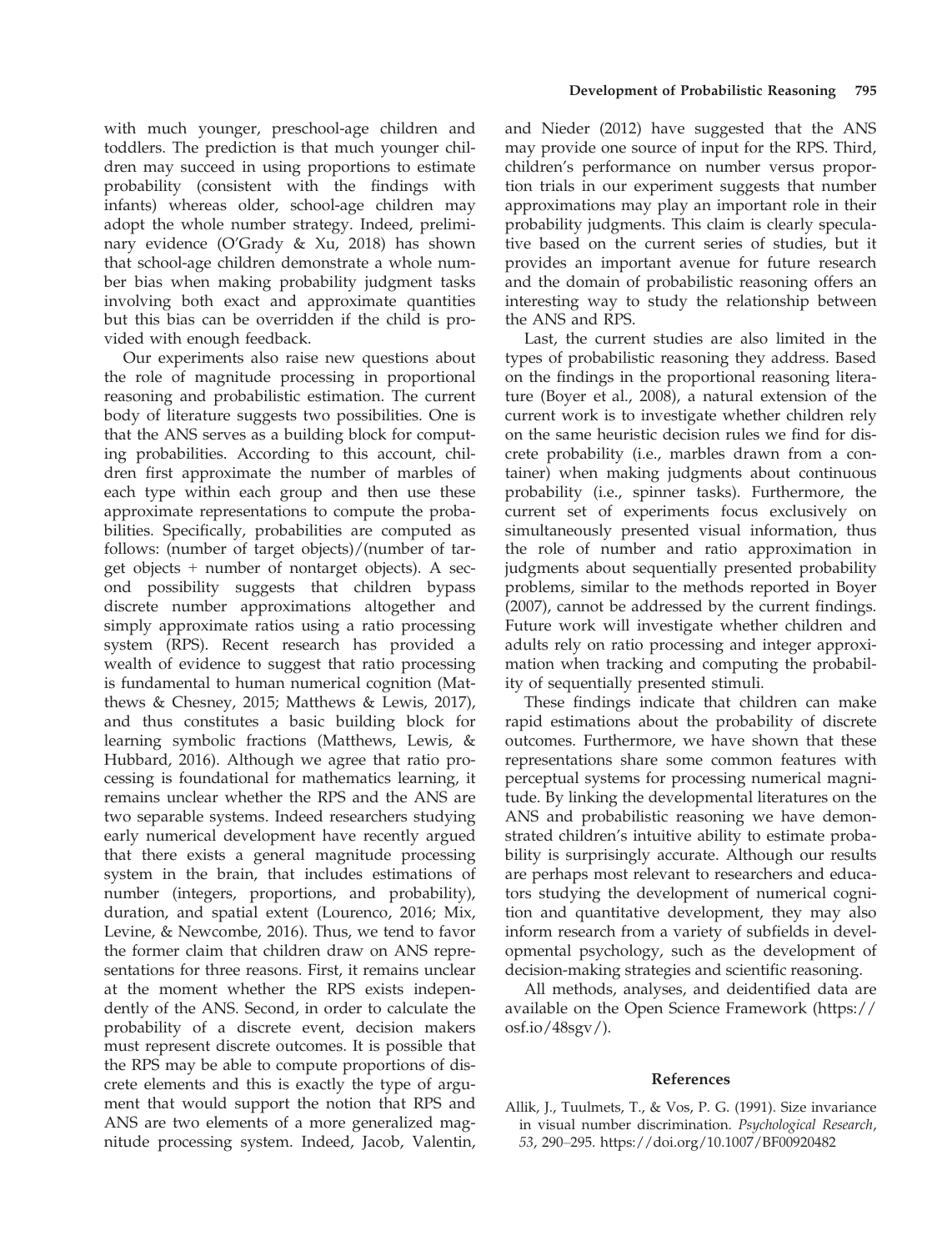# 796 O'Grady and Xu

- Boyer, T. W. (2007). Decision-making processes: Sensitivity to sequentially experienced outcome probabilities. Journal of Experimental Child Psychology, 97(1), 28–43. <https://doi.org/10.1016/j.jecp.2006.12.008>
- Boyer, T. W., & Levine, S. C. (2012). Child proportional scaling: Is  $1/3 = 2/6 = 3/9 = 4/12$ ? Journal of Experimental Child Psychology, 111, 516–533. [https://doi.org/](https://doi.org/10.1016/j.jecp.2011.11.001) [10.1016/j.jecp.2011.11.001](https://doi.org/10.1016/j.jecp.2011.11.001)
- Boyer, T. W., & Levine, S. C. (2015). Prompting children to reason proportionally: Processing discrete units as continuous amounts. Developmental Psychology, 51, 615– 620.<https://doi.org/10.1037/a0039010>
- Boyer, T. W., Levine, S. C., & Huttenlocher, J. (2008). Development of proportional reasoning: Where young children go wrong. Developmental Psychology, 44, 1478– 1490.<https://doi.org/10.1037/a0013110>
- Brainard, D. H. (1997). The psychophysics toolbox. Spatial Vision, 10, 433–436. [https://doi.org/10.1163/15685689](https://doi.org/10.1163/156856897X00357) [7X00357](https://doi.org/10.1163/156856897X00357)
- Bryant, P., & Nunes, T. (2012). Children's understandling of probability: A literature review (full report). London, UK: Nuffield Foundation.
- Chiang, W.-C., & Wynn, K. (2000). Infants' tracking of objects and collections. Cognition, 77, 169–195. [https://](https://doi.org/10.1016/S0010-0277(00)00091-3) [doi.org/10.1016/S0010-0277\(00\)00091-3](https://doi.org/10.1016/S0010-0277(00)00091-3)
- Dehaene, S. (2011). The number sense: How the mind creates mathematics. New York, NY: Oxford University Press.
- Dehaene, S., Dehaene-Lambertz, G., & Cohen, L. (1998). Abstract representations of numbers in the animal and human brain. Trends in Neurosciences, 21, 355–361. [https://doi.org/10.1016/S0166-2236\(98\)01263-6](https://doi.org/10.1016/S0166-2236(98)01263-6)
- Denison, S., & Xu, F. (2014). The origins of probabilistic inference in human infants. Cognition, 130, 335–347. <https://doi.org/10.1016/j.cognition.2013.12.001>
- DeWind, N. K., Adams, G. K., Platt, M. L., & Brannon, E. M. (2015). Modeling the approximate number system to quantify the contribution of visual stimulus features. Cognition, 142, 247–265. [https://doi.org/10.1016/j.cogni](https://doi.org/10.1016/j.cognition.2015.05.016) [tion.2015.05.016](https://doi.org/10.1016/j.cognition.2015.05.016)
- Drucker, C. B., Rossa, M. A., & Brannon, E. M. (2016). Comparison of discrete ratios by rhesus macaques (Macaca mulatta). Animal Cognition, 19(1), 75–89. <https://doi.org/10.1007/s10071-015-0914-9>
- Falk, R., Falk, R., & Levin, I. (1980). A potential for learning probability in young children. Educational Studies in Mathematics, 11, 181–204. [https://doi.org/10.1007/](https://doi.org/10.1007/BF00304355) [BF00304355](https://doi.org/10.1007/BF00304355)
- Falk, R., Yudilevich-Assouline, P., & Elstein, A. (2012). Children's concept of probability as inferred from their binary choices—revisited. Educational Studies in Mathematics, 81, 207–233. [https://doi.org/10.1007/s10649-](https://doi.org/10.1007/s10649-012-9402-1) [012-9402-1](https://doi.org/10.1007/s10649-012-9402-1)
- Fazio, L., Bailey, D. H., Thompson, C. A., & Siegler, R. S. (2014). Relations of different types of numerical magnitude representations to each other and to mathematics achievement. Journal of Experimental Child Psychology, 123, 53–72. [https://doi.org/10.1016/j.jecp.](https://doi.org/10.1016/j.jecp.2014.01.013) [2014.01.013](https://doi.org/10.1016/j.jecp.2014.01.013)
- Feigenson, L., Dehaene, S., & Spelke, E. (2004). Core systems of number. Trends in Cognitive Sciences, 8, 307–314. <https://doi.org/10.1016/j.tics.2004.05.002>
- Halberda, J., & Feigenson, L. (2008). Developmental change in the acuity of the "number sense": The approximate number system in 3-, 4-, 5-, and 6-yearolds and adults. Developmental Psychology, 44, 1457– 1465.<https://doi.org/10.1037/a0012682>
- Halberda, J., Mazzocco, M. M., & Feigenson, L. (2008). Individual differences in non-verbal number acuity correlate with maths achievement. Nature, 455, 665–668. <https://doi.org/10.1038/nature07246>
- Hurst, M. A., & Cordes, S. (2018). Attending to relations: Proportional reasoning in 3-to 6-year-old children. Developmental Psychology, 54, 428–439. [https://doi.org/](https://doi.org/10.1037/dev0000440) [10.1037/dev0000440](https://doi.org/10.1037/dev0000440)
- Izard, V., Sann, C., Spelke, E. S., & Streri, A. (2009). Newborn infants perceive abstract numbers. Proceedings of the National Academy of Sciences of the United States of America, 106, 10382–10385. [https://doi.org/10.1073/](https://doi.org/10.1073/pnas.0812142106) [pnas.0812142106](https://doi.org/10.1073/pnas.0812142106)
- Jacob, S. N., Vallentin, D., & Nieder, A. (2012). Relating magnitudes: the brain's code for proportions. Trends in Cognitive Sciences, 16(3), 157–166.
- Jeong, Y., Levine, S. C., & Huttenlocher, J. (2007). The development of proportional reasoning: Effect of continuous versus discrete quantities. Journal of Cognition and Development, 8, 237–256. [https://doi.org/10.1080/](https://doi.org/10.1080/15248370701202471) [15248370701202471](https://doi.org/10.1080/15248370701202471)
- Kleiner, M., Brainard, D., Pelli, D., Ingling, A., Murray, R., & Broussard, C. (2007). What's new in Psychtoolbox-3. Perception, 36, 1.
- Leys, C., Ley, C., Klein, O., Bernard, P., & Licata, L. (2013). Detecting outliers: Do not use standard deviation around the mean, use absolute deviation around the median. Journal of Experimental Social Psychology, 49 (4), 764–766.
- Lipton, J. S., & Spelke, E. (2003). Origins of number sense: Large-number discrimination in human infants. Psychological Science, 14, 396–401. [https://doi.org/10.1111/](https://doi.org/10.1111/1467-9280.01453) [1467-9280.01453](https://doi.org/10.1111/1467-9280.01453)
- Lourenco, S. F. (2016). How do humans represent numerical and nonnumerical magnitudes? Evidence for an integrated system of magnitude representation across development. In D. C. Geary, D. B. Berch, & K. M. Koepke (Eds.), Continuous issues in numerical cognition (pp. 375–403). San Diego, CA: Elsevier. [https://doi.](https://doi.org/10.1016/B978-0-12-801637-4.00017-2) [org/10.1016/B978-0-12-801637-4.00017-2](https://doi.org/10.1016/B978-0-12-801637-4.00017-2)
- Matthews, P. G., & Chesney, D. L. (2015). Fractions as percepts? Exploring cross-format distance effects for fractional magnitudes. Cognitive Psychology, 78, 28–56. <https://doi.org/10.1016/j.cogpsych.2015.01.006>
- Matthews, P. G., & Lewis, M. R. (2017). Fractions we cannot ignore: The nonsymbolic ratio congruity effect. Cognitive Science, 41, 1656–1674. [https://doi.org/10.1111/](https://doi.org/10.1111/cogs.12419) [cogs.12419](https://doi.org/10.1111/cogs.12419)
- Matthews, P. G., Lewis, M. R., & Hubbard, E. M. (2016). Individual differences in nonsymbolic ratio processing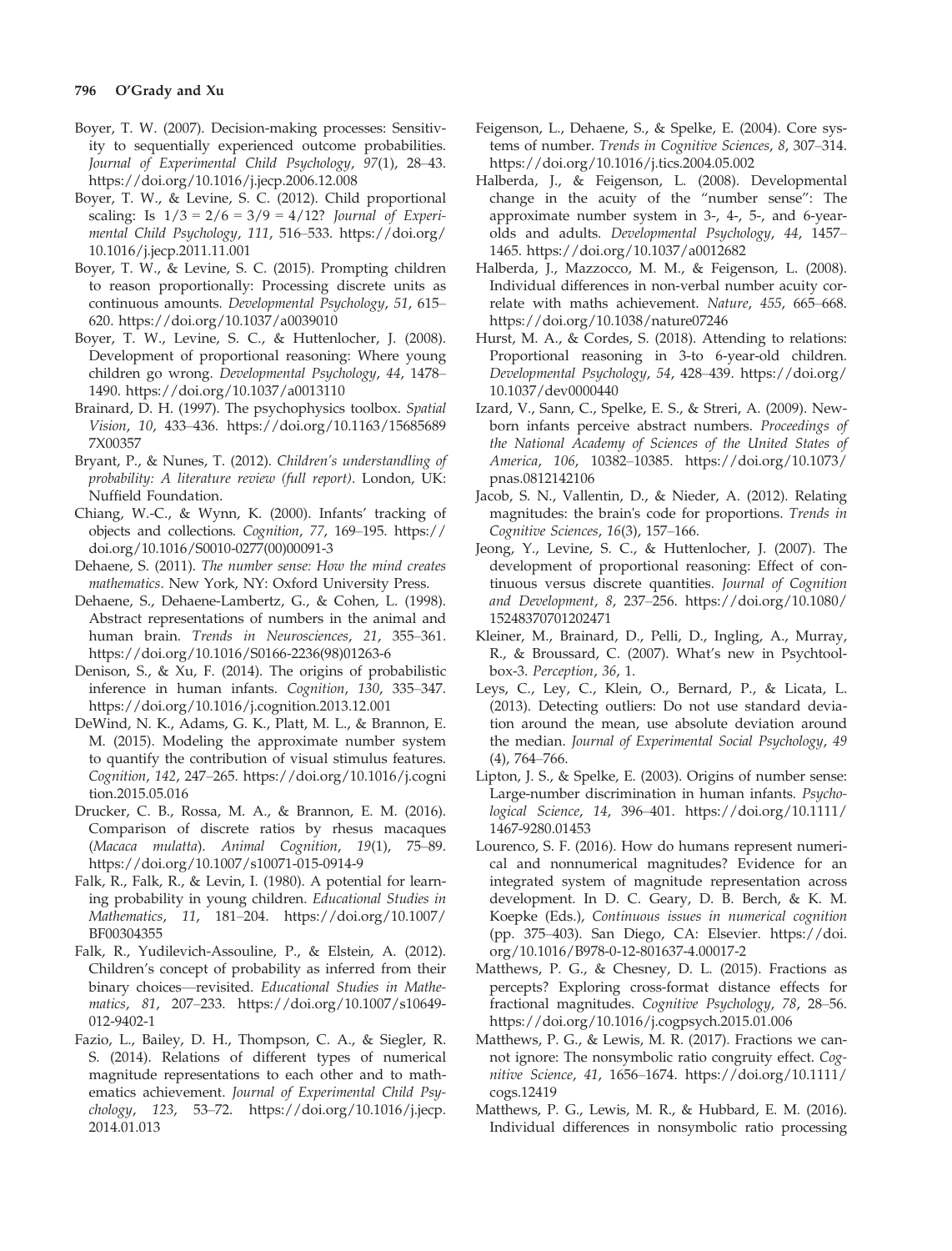predict symbolic math performance. Psychological Science, 27, 191–202.<https://doi.org/10.1177/0956797615617799>

- McCrink, K., & Spelke, E. S. (2010). Core multiplication in childhood. Cognition, 116, 204–216. [https://doi.org/10.](https://doi.org/10.1016/j.cognition.2010.05.003) [1016/j.cognition.2010.05.003](https://doi.org/10.1016/j.cognition.2010.05.003)
- McCrink, K., & Spelke, E. S. (2016). Non-symbolic division in childhood. Journal of Experimental Child Psychology, 142, 66–82. [https://doi.org/10.1016/j.jecp.2015.](https://doi.org/10.1016/j.jecp.2015.09.015) [09.015](https://doi.org/10.1016/j.jecp.2015.09.015)
- McCrink, K., & Wynn, K. (2004). Large-number addition and subtraction by 9-month-old infants. Psychological Science, 15, 776–781. [https://doi.org/10.1111/j.0956-](https://doi.org/10.1111/j.0956-7976.2004.00755.x) [7976.2004.00755.x](https://doi.org/10.1111/j.0956-7976.2004.00755.x)
- McCrink, K., & Wynn, K. (2007). Ratio abstraction by 6 month-old infants. Psychological Science, 18, 740–745. <https://doi.org/10.1111/j.1467-9280.2007.01969.x>
- Mix, K. S., Huttenlocher, J., & Levine, S. C. (2002). Multiple cues for quantification in infancy: Is number one of them? Psychological Bulletin, 128, 278. [https://doi.org/](https://doi.org/10.1037/0033-2909.128.2.278) [10.1037/0033-2909.128.2.278](https://doi.org/10.1037/0033-2909.128.2.278)
- Mix, K. S., Levine, S. C., & Huttenlocher, J. (1999). Early fraction calculation ability. Developmental Psychology, 35, 164–174.<https://doi.org/10.1037/0012-1649.35.1.164>
- Mix, K. S., Levine, S. C., & Newcombe, N. S. (2016). Development of quantitative thinking across correlated dimensions. In A. Henik (Ed.), Continuous issues in numerical cognition (pp. 1–33). San Diego, CA: Elsevier.
- Möhring, W., Newcombe, N. S., & Frick, A. (2015). The relation between spatial thinking and proportional reasoning in preschoolers. Journal of Experimental Child Psychology, 132, 213–220. [https://doi.org/10.1016/j.jecp.](https://doi.org/10.1016/j.jecp.2015.01.005) [2015.01.005](https://doi.org/10.1016/j.jecp.2015.01.005)
- Moyer, R. S., & Landauer, T. K. (1967). Time required for judgments of numerical inequality. Nature, 215, 1519– 1520.<https://doi.org/10.1038/2151519a0>
- NCES (National Center for Education Statistics). (2018, April 27). Search for public schools: CCD PUBLIC school data 2015–2016, 2016–2017 school years. Retrieved from <https://nces.ed.gov/ccd/schoolsearch/index.asp>
- Ni, Y., & Zhou, Y.-D. (2005). Teaching and learning fraction and rational numbers: The origins and implications of whole number bias. Educational Psychologist, 40(1), 27–52. [https://doi.org/10.1207/s15326985ep4001\\_3](https://doi.org/10.1207/s15326985ep4001_3)
- O'Grady, S., Griffiths, T. L., & Xu, F. (2016). Do simple probability judgments rely on integer approximation? In C. Kalish, M. Rau, J. Zhou, & T. Rogers (Eds.), Proceedings of the 40th annual conference of the cognitive science society (pp.1008–1013). Philadelphia, PA: Cognitive Science Society.
- O'Grady, S., Starr, A., Griffiths, T. L., & Xu, F. (submitted). Non-symbolic probability judgments rely on integer approximation. Journal of Experimental Psychology: Learning Memory and Cognition.
- O'Grady, S., & Xu, F. (2018). Whole number bias in children's probability judgments. In A. Papafragou, D. Grodner, D. Mirman, & J. C. Trueswell (Eds.), Proceedings of the 38th annual conference of the cognitive science society (pp. 2174–2179). Madison, WI: Cognitive Science Society.
- Pelli, D. G. (1997). The videotoolbox software for visual psychophysics: Transforming numbers into movies. Spatial Vision, 10, 437–442. [https://doi.org/10.1163/](https://doi.org/10.1163/156856897X00366) [156856897X00366](https://doi.org/10.1163/156856897X00366)
- Piaget, J., & Inhelder, B. (1975). The origins of the idea of chance in children. New York, NY: Norton & Company.
- Pica, P., Lemer, C., Izard, V., & Dehaene, S. (2004). Exact and approximate arithmetic in an Amazonian indigene group. Science, 306, 499–503. [https://doi.org/10.](https://doi.org/10.1126/science.1102085) [1126/science.1102085](https://doi.org/10.1126/science.1102085)
- Rakoczy, H., Clüver, A., Saucke, L., Stoffregen, N., Gräbener, A., Migura, J., & Call, J. (2014). Apes are intuitive statisticians. Cognition, 131(1), 60–68. [https://](https://doi.org/10.1016/j.cognition.2013.12.011) [doi.org/10.1016/j.cognition.2013.12.011](https://doi.org/10.1016/j.cognition.2013.12.011)
- Siegler, R. S. (2016). Magnitude knowledge: The common core of numerical development. Developmental Science, 19, 341–361.<https://doi.org/10.1111/desc.12395>
- Siegler, R. S., Strauss, S., & Levin, I. (1981). Developmental sequences within and between concepts. Monographs of the Society for Research in Child Development, 46(Serial No. 189), 1–84.<https://doi.org/10.2307/1165995>
- Siegler, R. S., Thompson, C. A., & Schneider, M. (2011). An integrated theory of whole number and fractions development. Cognitive Psychology, 62, 273–296. [https://](https://doi.org/10.1016/j.cogpsych.2011.03.001) [doi.org/10.1016/j.cogpsych.2011.03.001](https://doi.org/10.1016/j.cogpsych.2011.03.001)
- Singer-Freeman, K. E., & Goswami, U. (2001). Does half a pizza equal half a box of chocolates?: Proportional matching in an analogy task. Cognitive Development, 16, 811–829. [https://doi.org/10.1016/S0885-2014\(01\)](https://doi.org/10.1016/S0885-2014(01)00066-1) [00066-1](https://doi.org/10.1016/S0885-2014(01)00066-1)
- Sophian, C. (2000). Perceptions of proportionality in young children: Matching spatial ratios. Cognition, 75, 145–170. [https://doi.org/10.1016/S0010-0277\(00\)00062-7](https://doi.org/10.1016/S0010-0277(00)00062-7)
- Sophian, C., & Wood, A. (1997). Proportional reasoning in young children: The parts and the whole of it. Journal of Educational Psychology, 89, 309–317. [https://doi.](https://doi.org/10.1037/0022-0663.89.2.309) [org/10.1037/0022-0663.89.2.309](https://doi.org/10.1037/0022-0663.89.2.309)
- Spinillo, A. G., & Bryant, P. E. (1999). Proportional reasoning in young children: Part-part comparisons about continuous and discontinuous quantity. Mathematical Cognition, 5, 181–197. [https://doi.org/10.1080/135467](https://doi.org/10.1080/135467999387298) [999387298](https://doi.org/10.1080/135467999387298)
- Starr, A., DeWind, N. K., & Brannon, E. M. (2017). The contributions of numerical acuity and non-numerical stimulus features to the development of the number sense and symbolic math achievement. Cognition, 168, 222–233. [https://doi.org/10.1016/j.cognition.2017.07.](https://doi.org/10.1016/j.cognition.2017.07.004)  $004$
- U.S. Census Bureau. (2018, April 27). Quick facts: Median household income (in 2016 dollars) 2012–2016. Retrieved from [https://www.census.gov/quickfacts/fact/table/](https://www.census.gov/quickfacts/fact/table/US/PST045217) [US/PST045217](https://www.census.gov/quickfacts/fact/table/US/PST045217)
- Whalen, J., Gallistel, C. R., & Gelman, R. (1999). Nonverbal counting in humans: The psychophysics of number representation. Psychological Science, 10, 130–137. [https://](https://doi.org/10.1111/1467-9280.00120) [doi.org/10.1111/1467-9280.00120](https://doi.org/10.1111/1467-9280.00120)
- Wood, J. N., & Spelke, E. S. (2005). Infants' enumeration of actions: Numerical discrimination and its signature